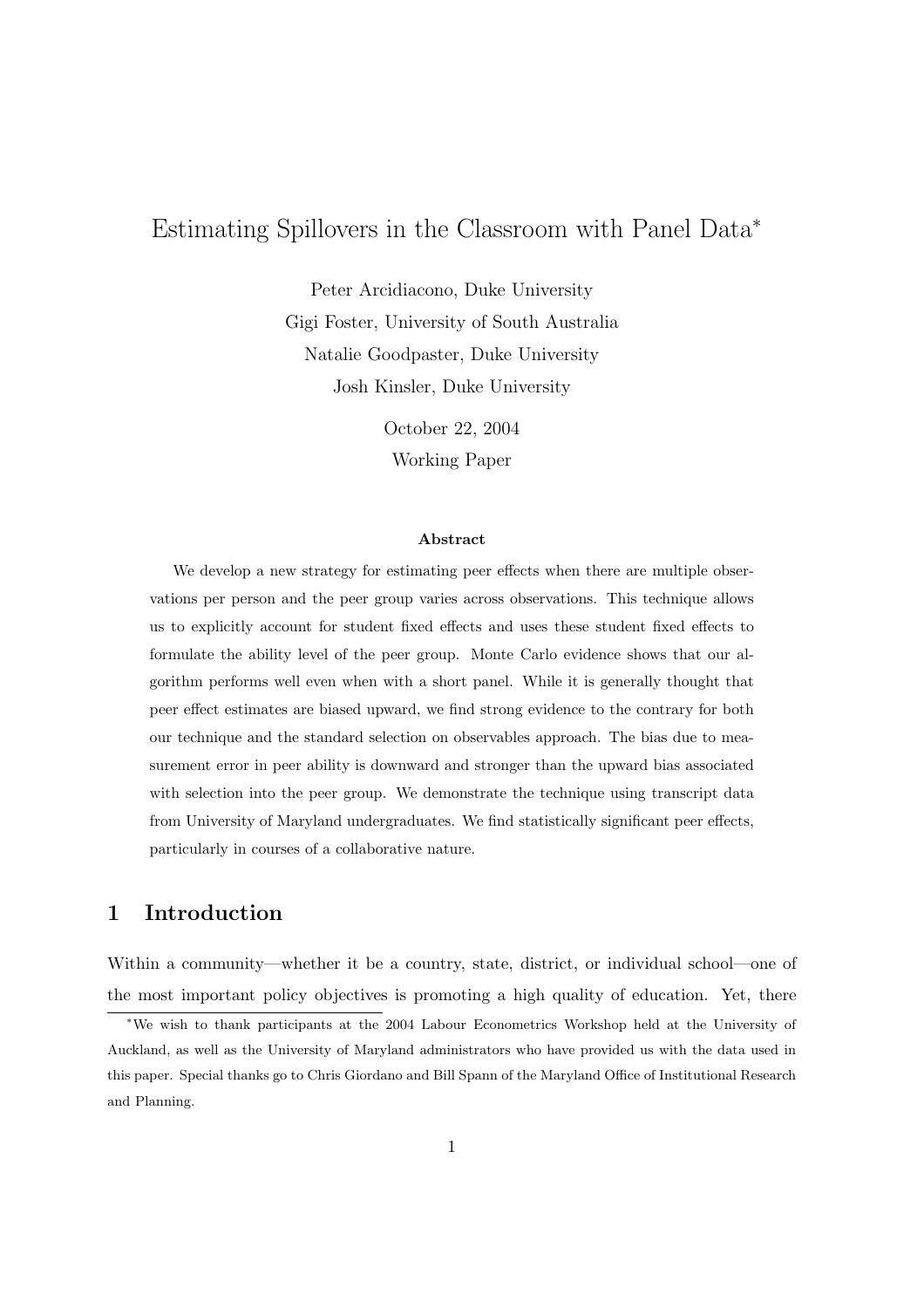is much debate on the most effective way to attain this goal. One policy lever highlighted in this debate is the distribution of students within a classroom, as students may affect the achievement of others. For example, the average ability student may have higher than average academic achievement if placed in a study session full of high ability students. Peer effects can also work in the opposite direction, where some students' academic achievement is harmed by being in contact with certain types of peers. Determining the existence of peer effects and measuring their magnitude are imperative for effective educational policy-making.

Measuring peer effects, however, has proved to be extremely difficult. There are at least two barriers that must be overcome when estimating peer effects in student achievement. First, the underlying abilities of the students are measured with error. Second, peer groups are in general not randomly assigned. When individuals choose their peer groups, high ability students may sort into groups with other high ability students. Positive estimated peer effects may then result not from the peer group itself but rather from not measuring the ability of the individual accurately. On the other hand, having noisy measures of the true abilities of an individual's peers may bias the estimated peer effect downward. The use of test scores, such as the SAT or MCAT, as a measure of student ability is prevalent in much of the peer effects literature. These one-time events are typically inaccurate measures of prior student ability, and moreover, measuring peer ability using only test scores and other background ability measures (like high school GPA) ignores the probable strong contribution of contemporaneous peer effects.<sup>1</sup>

Researchers have undertaken a variety of estimation strategies to try overcome these barriers, paying particular attention to the need to control for the endogeneity of the peer group. One set of papers uses proxy variables to break the link between unobserved and peer ability.<sup>2</sup> These papers rely on noisy measures of underlying peer ability. The proxy variables may then absorb some of the peer effect, biasing the estimated peer effect downward, or may not fully remove the correlation between unobserved ability and peer ability, biasing the estimated peer

<sup>&</sup>lt;sup>1</sup>In the language of Manski (1995), this discussion has focused on distinguishing between exogenous and correlated effects. It may be possible to extend our models to endogenous effects as well, but we leave this to future research.

<sup>&</sup>lt;sup>2</sup>Among many others, Arcidiacono & Nicholson (2004) and Hanushek, Kain, Markman & Rivkin (2003) attempt to remove the correlation between the unobservables and peer ability through controlling for school fixed effects, with the latter removing individual effects through first differencing.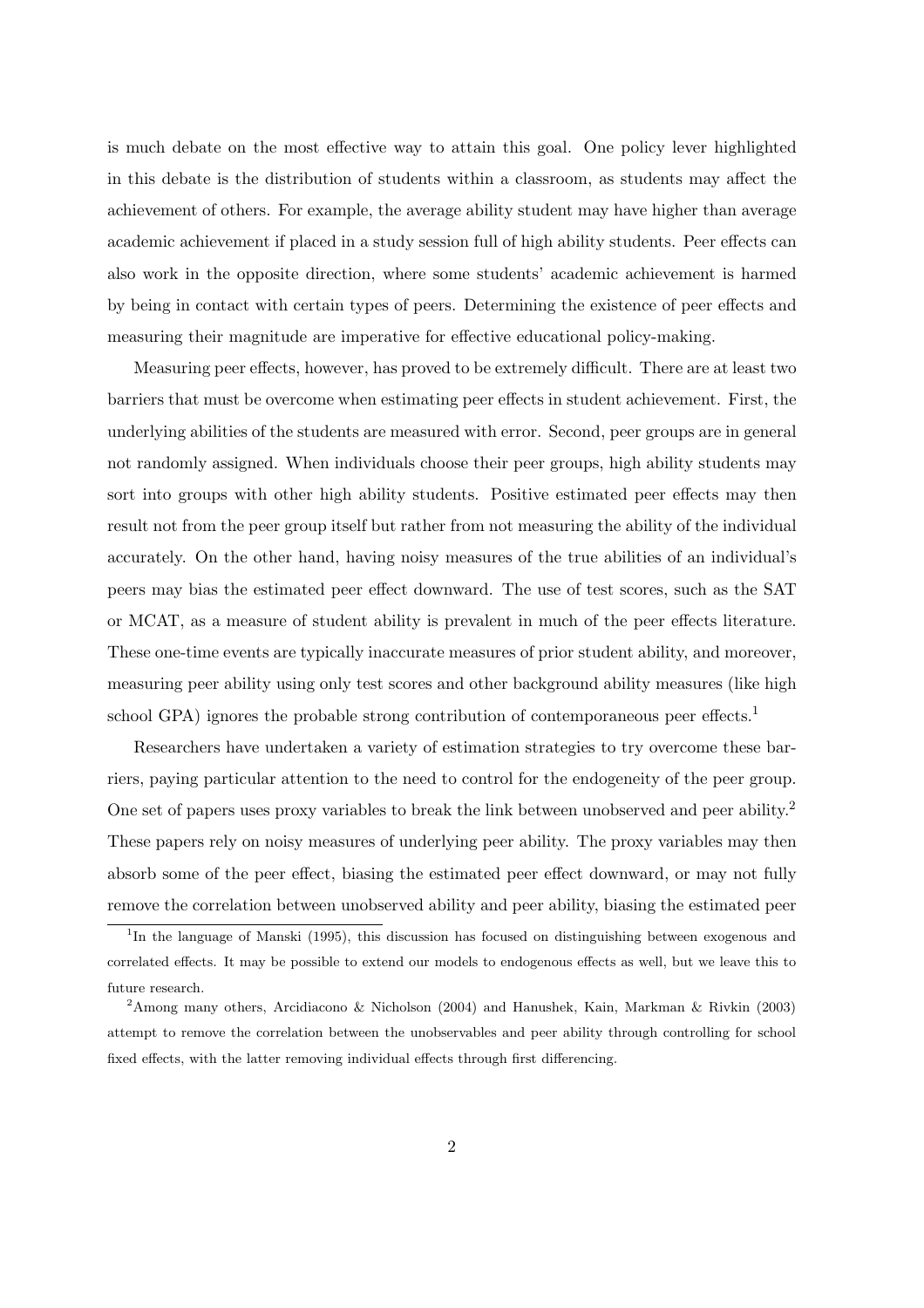effect upward. Another set of papers relies on some form of random assignment.<sup>3</sup> However, peer influence may be much stronger among individuals who choose their peers than among those who are randomly assigned. Finally, researchers have used to try to circumvent the endogeneity problem is instrumental variables.<sup>4</sup> This method, while attractive in theory, suffers from the drawback that the suggested instruments (traditionally, attributes of the entire population in an individual's neighborhood) may not be valid. Misspecification of the peer group (or, more generally, assumption of homogeneity of peer effects) is a blanket concern across most of the existing literature, regardless of identification strategy, and can result in added bias on conventional peer effects estimates.

Our estimation strategy allows us to both accurately measure peer ability and accurately estimate how peer ability affects the individual's outcome of interest without the requirement of random assignment. The only requirement of the method is variation in both the outcome measure and the composition of the peer group over time. We propose an iterative algorithm that controls for student fixed effects. Further, rather than using test scores as a noisy measure of peer ability, we measure peer ability using the individual fixed effects of the student's peers.

Monte Carlo results suggest that the algorithm performs well even when the number of outcomes per student is small. Further, the simulations suggest that the use of noisy measures of ability– both of the student and the student's peers– lead to biased downward estimates of peer effects. That is, the downward bias associated with measurement error is much stronger than the upward bias associated with selection into the peer group.

We estimate the model using student-level data from the University of Maryland. Six semesters of transcript data are available covering the semesters from the spring of 1999 to the fall of 2001. We observe grades for every class the individual took over the course of this period as long as the individual lived on campus during any one of the six semesters. We estimate the model separately by course type, and then with the full sample, where we conceive of grades in different course types as distinct outcomes. We find significant peer

<sup>4</sup>The first paper to apply this technique in the peer effects context was Evans, Oates & Schwab (1992)

<sup>&</sup>lt;sup>3</sup>Sacerdote (2001), Zimmerman (2003), and Winston & Zimmerman (2003) rely on random assignment of roommates. This strategy limits a researcher since the random assignment of roommates occurs only in the first year, and might have limited influence on outcomes in subsequent years. Hoxby (2001) uses the variation in gender and race composition of the classroom over time in her identification strategy, assuming that these variations are not associated with the individual's unobserved ability.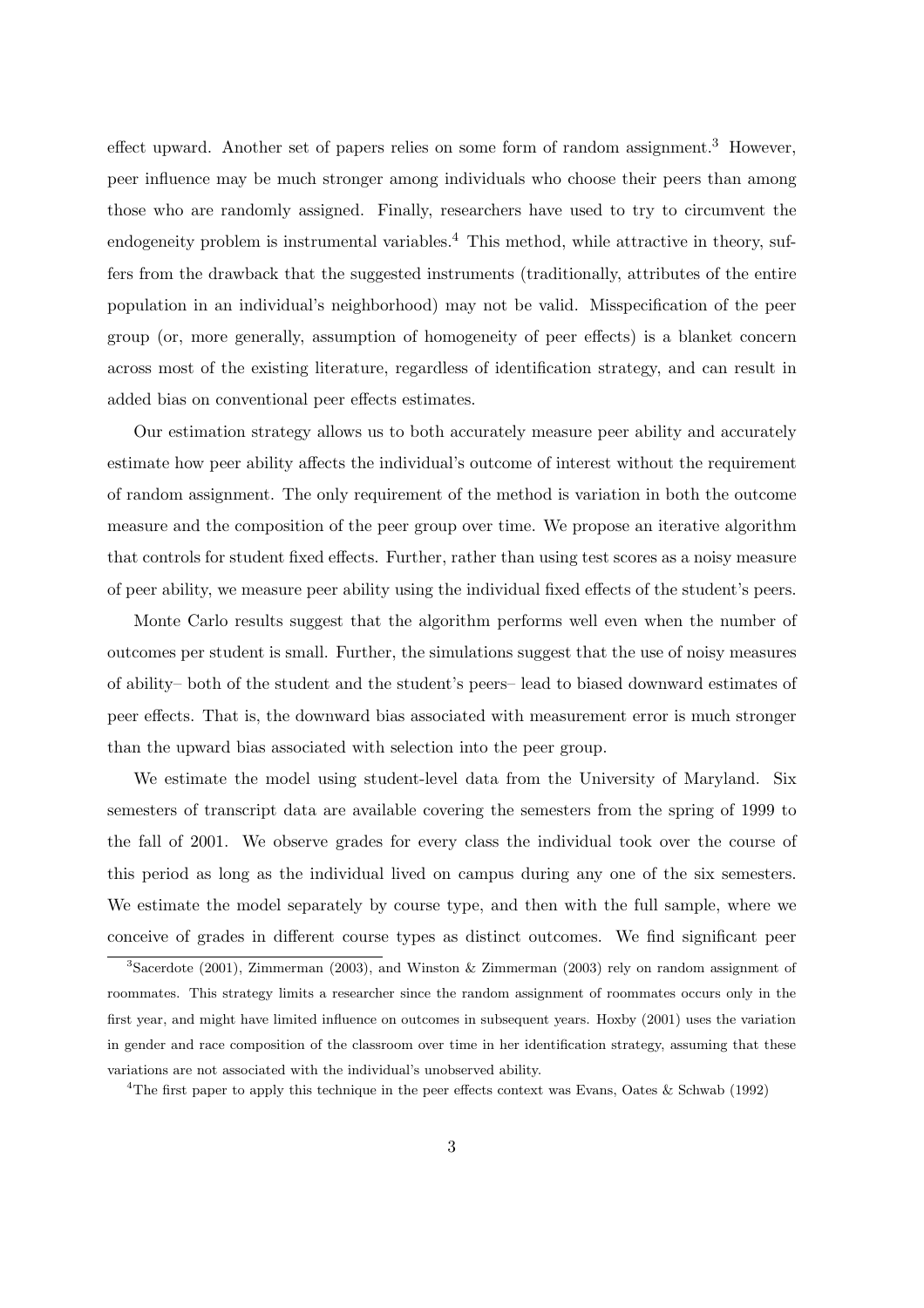effects which vary by course type. A one point increase in peer ability is equivalent to between a 0.076 and a 0.165 increase in own ability depending upon the course type. Higher spillovers are found in vocational courses and courses in the social sciences with spillovers the smallest in the math and the natural sciences.

The rest of the paper proceeds as follows. Section 2 presents the model and estimation method. In section 3, we provide evidence from Monte Carlo simulations that our estimator performs well even when only a short panel is available and students choose their peer group. Section 3 describes the University of Maryland data. Section 4 presents the results. Section 5 shows the biases associated with using data only from observable ability measures. Section 6 concludes.

#### 2 Model and Estimation

In this section we present the model and estimation strategy. The premise behind the model is that an individual's outcome has a component that is fixed over time: the individual's fixed effect. However, the outcome also depends upon the fixed effects of the other individuals in the peer group. We then show how an iterative estimation algorithm can be used to estimate the peer effect and the corresponding fixed effects for the individuals.

Student is outcome at time t depends only on student is own ability and the average ability of student i's peer group. Including unobserved ability in our model allows us to abstract from many other covariates typically found in a school outcome regression. All of the heterogeneity in student characteristics that might effect grades, such as age, sex, socioeconomic status, or race is captured with this one measure. Less tangible attributes that are also grade-relevant, such as effort level and motivation, are included as well. The baseline model is formulated as follows:

$$
Y_{it} = \alpha_i + \gamma \bar{\alpha}_{-it} + \epsilon_{it} \tag{1}
$$

where  $\alpha_i$  is student i's innate ability and  $\bar{\alpha}_{-it}$  is the average ability of all other students in the individual's peer group at time t. The last term,  $\epsilon_{it}$ , is a random shock that is orthogonal to both peer and individual ability. The key parameter is  $\gamma$ , which measures the influence peer ability has on the student's outcome.

While it is theoretically possible to estimate the set of fixed effects in one step, it is not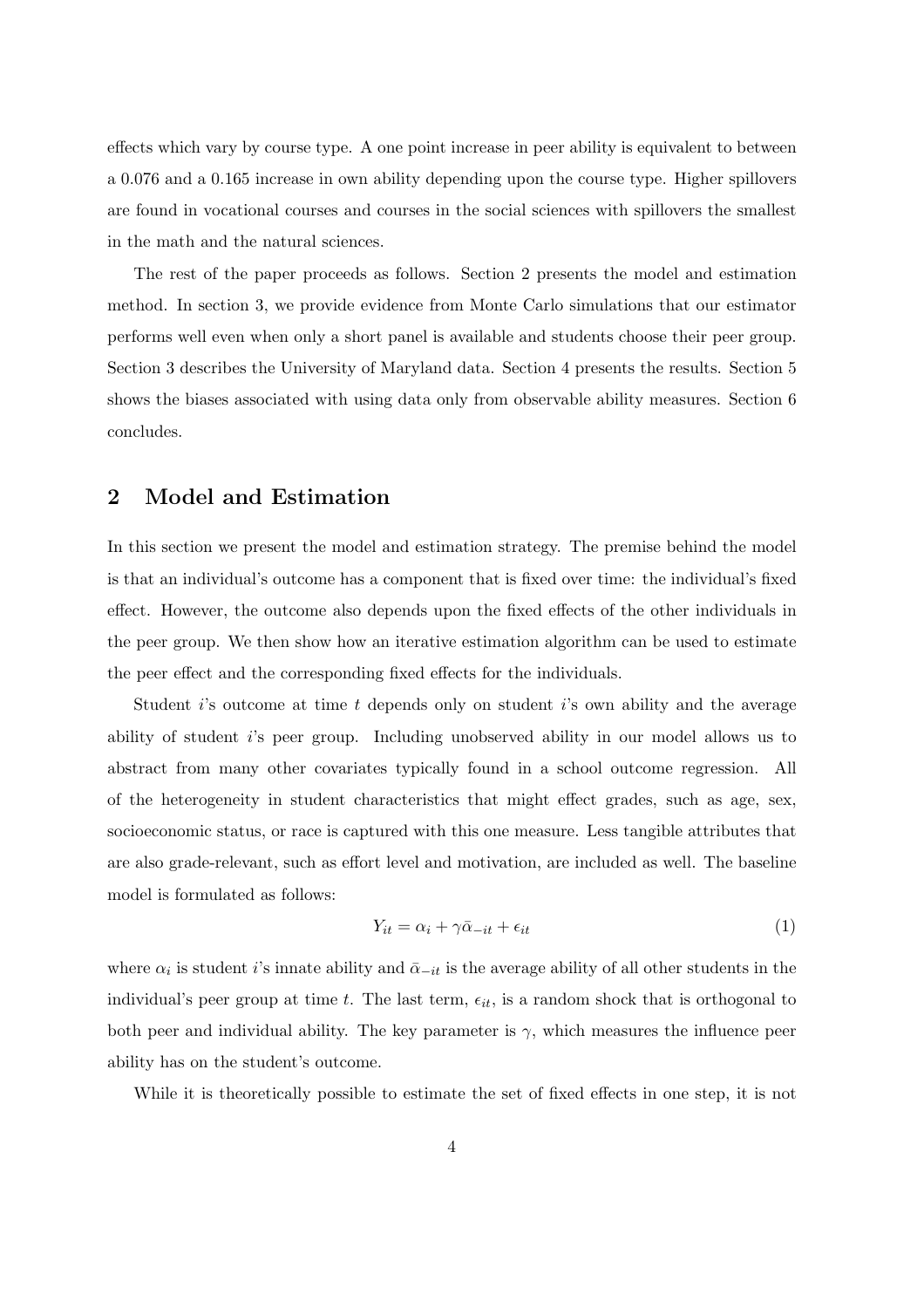computationally feasible. Instead, we pursue an iterative procedure. The algorithm begins by making an initial guess as to the values of the unobserved abilities.<sup>5</sup> Utilizing this initial guess, we can calculate the average abilities of all other students in the peer group at time  $t$ . Estimation of  $\gamma$  given the  $\alpha$ 's can then be obtained by ordinary least squares. In particular, denote  $\alpha_i^0$  the initial guess on the  $\alpha$ 's. We estimate  $\gamma^0$  using the following:

$$
Y_{it} - \alpha_i^0 = \gamma^0 \bar{\alpha}_{-it}^0 + \epsilon_{it}^0
$$

Once we estimate the initial  $\gamma^0$ , we can update our conjecture of the individual ability level for each student i by subtracting the fitted value of the previous regression from the student's grades and averaging,

$$
\alpha_i^1 = \sum_{t=1}^T \frac{Y_{it} - \gamma^0 \bar{\alpha}_{-it}^0}{T}
$$

Using these new abilities to calculate new average peer abilities for each student in each time period, we continue to iterate on this process by estimating a  $\gamma^n$  for the  $n^{th}$  iteration with OLS on the following equation:

$$
Y_{it} - \alpha_i^n = \gamma^n \bar{\alpha}_{-it}^n + \epsilon_{it}^n
$$

A student's new ability is re-calculated each iteration as

$$
\alpha_i^{n+1} = \sum_{t=1}^T \frac{Y_{it} - \gamma^n \bar{\alpha}_{-it}^n}{T}
$$

As long as the  $\gamma$ 's remain less than one, the equilibrium is unique and the iterative procedure converges to the true set of abilities and peer effects.

#### 3 Monte Carlo Simulations

In this section we simulate the model under different assumptions regarding selection into classes, the number of observations per individual, and the degree of noise present in our measure of the student's grade. In each case, our algorithm never overestimates the peer effects. The algorithm may underestimate peer effects when the number of observations per student is small, the fixed effects explain little of the variation in the outcome measure, and

<sup>&</sup>lt;sup>5</sup>In practice, we use the average value of the outcome measure as our initial guess of the  $\alpha$ 's, though the algorithm is not sensitive to the starting values.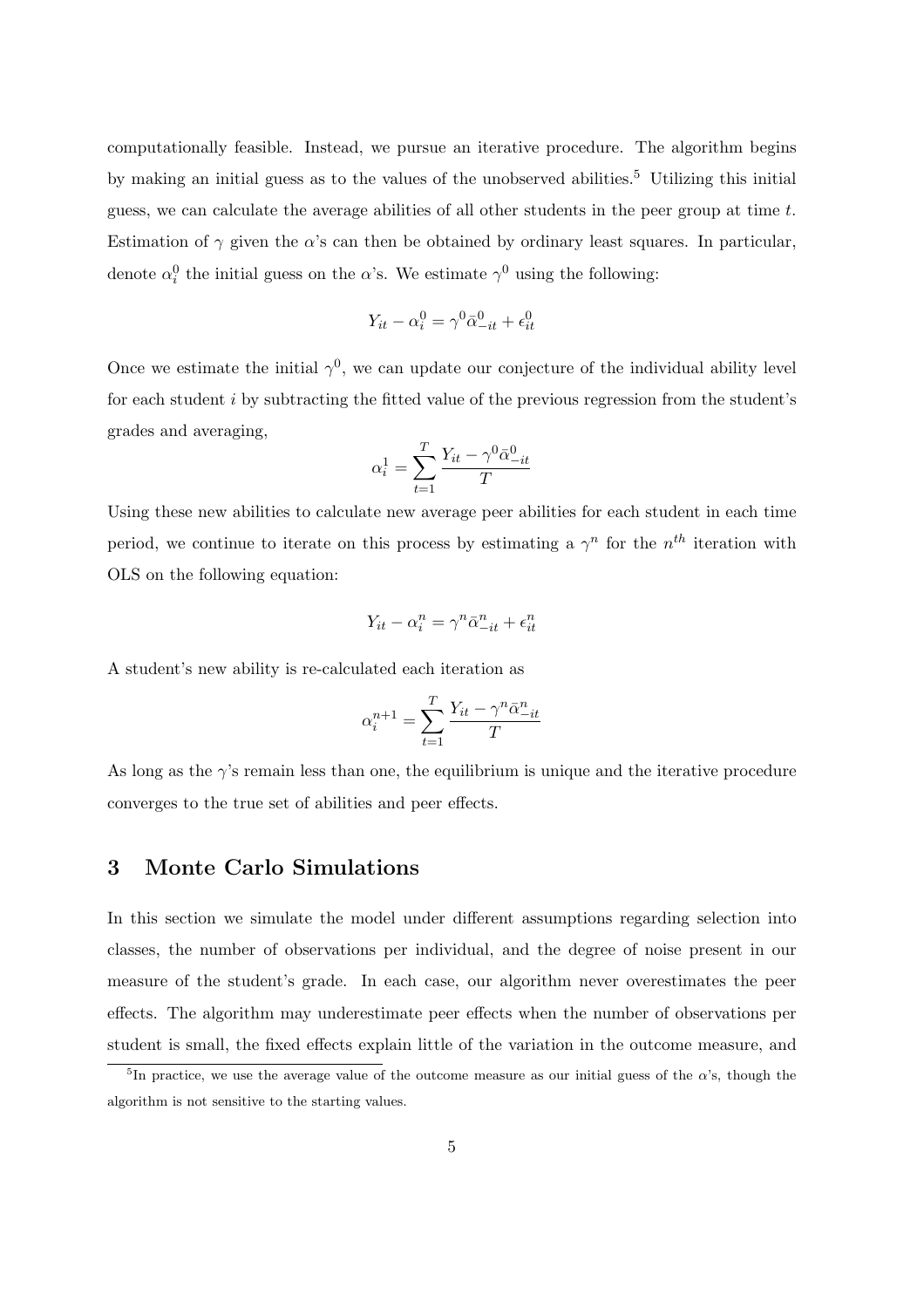peer groups are assigned randomly. The algorithm performs particularly well when there is some selection into the peer groups.

The number of outcomes observed per student varies across simulations between 4, 10, and 20. 4 is likely the maximum number of observations a researcher may have when analyzing grade school or high school test score data, and 20 observations reflects our university level data. As the number of observations per student increases, the accuracy with which we estimate unobserved ability will increase.

Three levels of selection are modeled: random assignment, low selection, and high selection. The statistic used to measure selection is the difference between the average within class standard deviation of abilities and the population standard deviation of student abilities. Student abilities within the population are all drawn from a  $N(0,1)$  distribution. Using a sorting algorithm that groups individuals with similar abilities together, students are assigned to classes. Sorting in this manner decreases the amount of variation in ability within a section. In the case of low selection, students are sorted such that the within-section standard deviation of abilities is approximately .5, half that of the population measure. The high selection sorting procedure reduces the within-section ability deviations even further to .25. Students are randomly assigned to classes under the no selection procedure, yielding a within-section variation of abilities that matches the variation in the population. Student outcomes can now be generated according to the baseline model by calculating the average ability of a student's classmates, and adding the students own ability and random error term. Note that in our data the average standard deviation of ability across peer group is between 78% and 85% of the standard deviation in the population, implying that even our low selection simulations have much more selection than what we see in the data.

The addition of the random noise term takes on added importance in our model. Typically when estimating a regression coefficient the amount of noise that goes unexplained does not impact the consistency of the estimate. In our case however, we are estimating not only the coefficients, but the regressors as well. Thus increasing the variation of the error term reduces our capacity to accurately estimate student abilities, and hence impacts the consistency of the peer effect estimate. Standard errors-in-variables theory suggests that our peer effect measure will likely be biased downward.

The results of our baseline simulations are presented in Table 1, where the true peer effect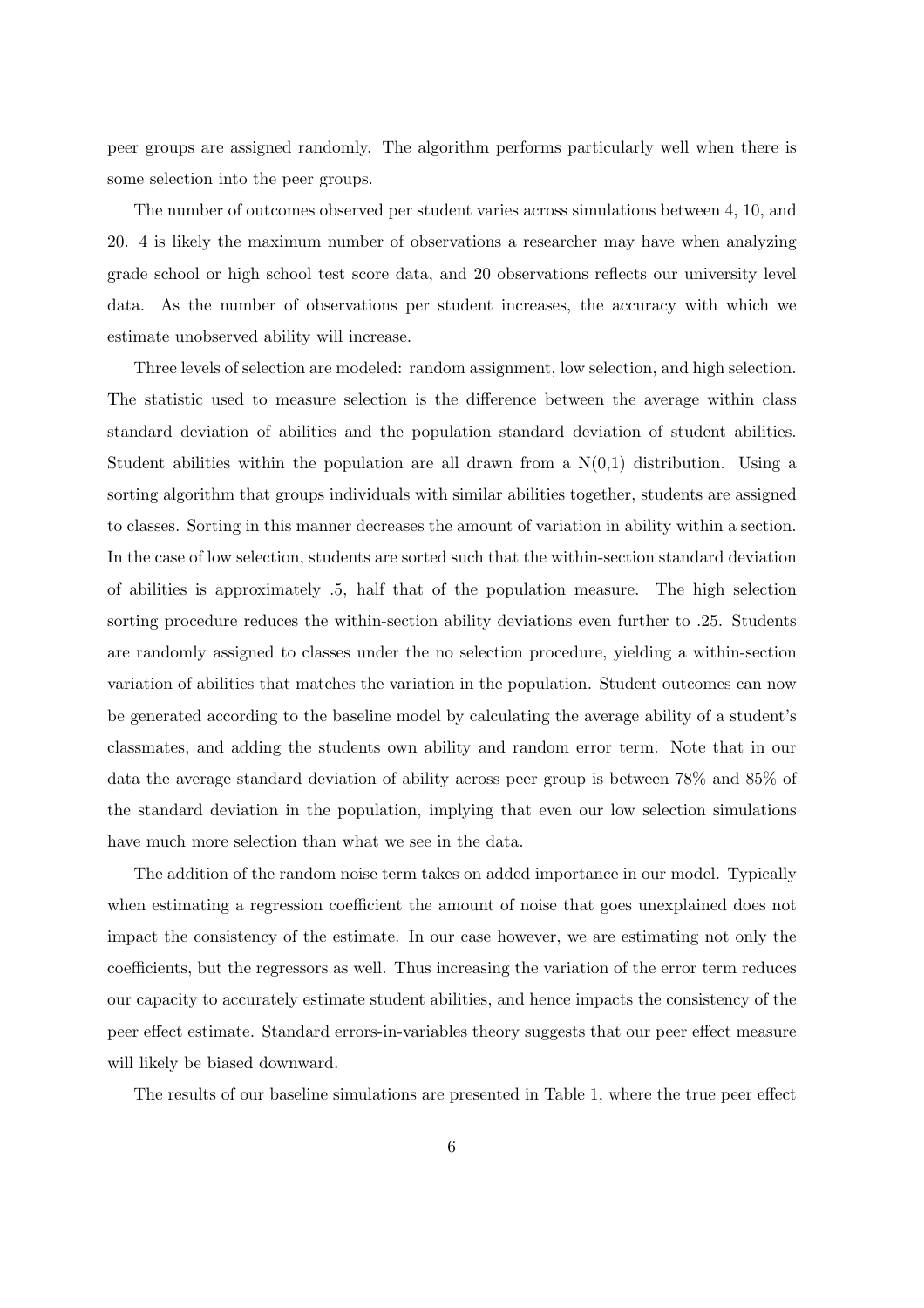in all simulations is  $.15<sup>6</sup>$  Notice that as we move across each row, decreasing the amount of noise in the model, the peer effect steadily improves, highlighting the importance of an accurate ability measure. In addition, as we increase the number of observations per student within each selection category, the peer effect estimate typically improves, again indicating the importance of measuring ability precisely. Note that the algorithm handles selection quite well and actually performs better in those cases where peer groups are not randomly assigned.

### 4 Data

The administrative data set used in this paper covers all undergraduates observed residing in University of Maryland on-campus housing during any of the following six academic semesters: spring 1999, fall 1999, spring 2000, fall 2000, spring 2001, or fall 2001. The data set includes students living off-campus in a given semester as long as they were observed living on campus during at least one of the six semesters. 90% of University of Maryland entering freshmen live on campus in their first semester,<sup>7</sup> so the data set includes at least  $90\%$  of the University of Maryland undergraduate population who began study sometime in the six-semester period. There is less complete representation for upperclassmen, some of whom entered before our observation period and may not have lived on campus during the period. However, given that the identification of our section-level peer effect comes from large, multi-section courses in which lowerclassmen predominate, we feel that the sample is adequate for our purposes.

Estimation of the models discussed above required the conversion of grade information into numerical scores.

The identification of the appropriate peer group for a specific course is facilitated by the use of sections for large university courses. Students often meet at least once a week with a sub-section of the entire class, where greater communication and interaction is expected. Our peer measure in this setting will capture how the ability of students in a common section impact each other's eventual grade in a class.

<sup>&</sup>lt;sup>6</sup>We experimented with different values for  $\gamma$  and in all cases the algorithm performed quite well. We were particularly concerned that the algorithm did not estimate positive peer effects when the in fact the true coefficient was zero. The simulations when for  $\gamma = 0$  yielded extremely small and insignificant peer effect estimates in all cases of selection, fit, and number of student observations.

<sup>7</sup>This number is taken from publicly-available statistics posted on the University's web page.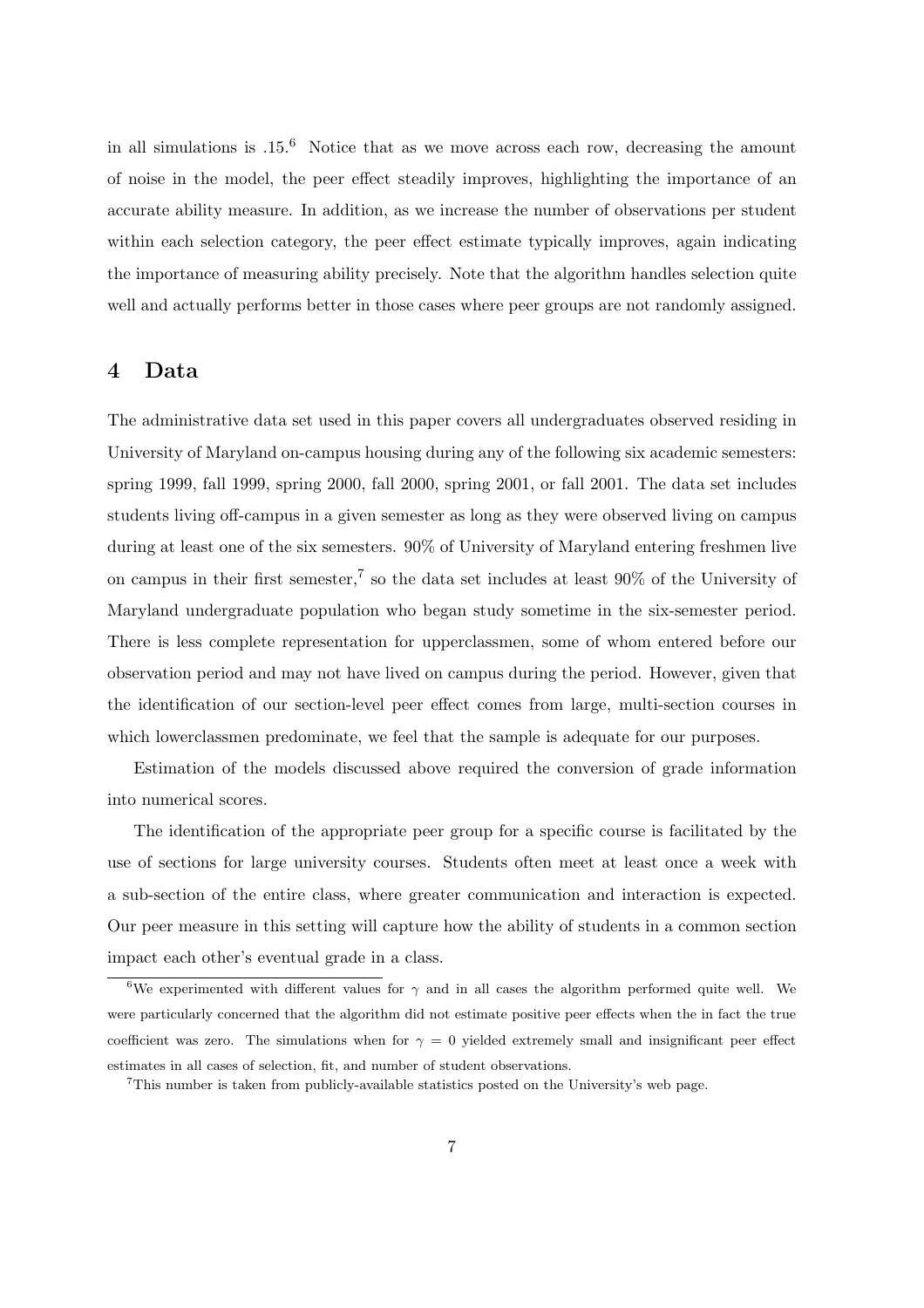To generate the student-section-level sample used to estimate our models, two major restrictions were placed on the data set: students had to have valid A through F grade information for the given section, and they could not be the only student observed in the section that semester.<sup>8</sup> These restrictions yielded a sample of 300,640 student-section observations, representing 18,554 individual students. Sample sizes are provided in Table 2; some descriptive information regarding the sample's diversity is provided in Table 3.

Students at the University of Maryland enroll in a wide range of courses. Performance in each of these courses will differ according to the particular student's strengths and weaknesses. Therefore, instead of encapsulating all the attributes of a student into one ability measure, we allow students to have separate ability measures for each course type in which they are enrolled. All courses are classified as one of the following course types: Humanities, Science and Math, Social Science, and Vocational. Each student will have an independent ability measure for each type of course, conditional on enrolling in at least one class within a course type.  $9$ 

Under the assumption of multiple ability measures, the model we believe yields the most reliable estimate of a student's grade in a specific type of course is:

$$
Y_{it} = \alpha_i + \gamma \bar{\alpha}_{-it} + \delta \tilde{\alpha}_{-it} + \epsilon_{it}
$$
\n<sup>(2)</sup>

The above model will be estimated separately for each type of course, yielding four section peer effect and class effect estimates, as well as multiple ability measures for each student.

The applied model of student grades contains one additional term that the baseline model does not, namely  $\delta\tilde{\alpha}_{-it}$ . This term is included to capture the hierarchical nature of our data.  $\tilde{\alpha}_{-it}$  represents the average ability of all of the students in a particular course. A student's grade and peer group are defined at the section level, but each section also belongs to a course.

<sup>&</sup>lt;sup>8</sup>Numeric grade equivalents were assigned as follows:  $A = 4$ ;  $B = 3$ ;  $C = 2$ ;  $D = 1$ ; and  $F = 0$ . Students who withdrew from a course, audited, or received a non-letter grade (such as Pass) were excluded from the sample due to concerns that they might not have been present during sections and classes. If two separate grades were recorded for the student for a given section, the highest grade was used.

<sup>9</sup>The four course types used in practice were based on the more detailed subgroups presented in Tables XX through XX. The humanities course type contains the subgroups "ah" and "app;" the science and math course type contains the subgroups "cmps," "ls," and "se;" the social science course type contains the subgroups "bsos" and "sb;" and the vocational education course type contains the subgroups "anr," "ed," "j," "hhp," "is," "pa," and "ug."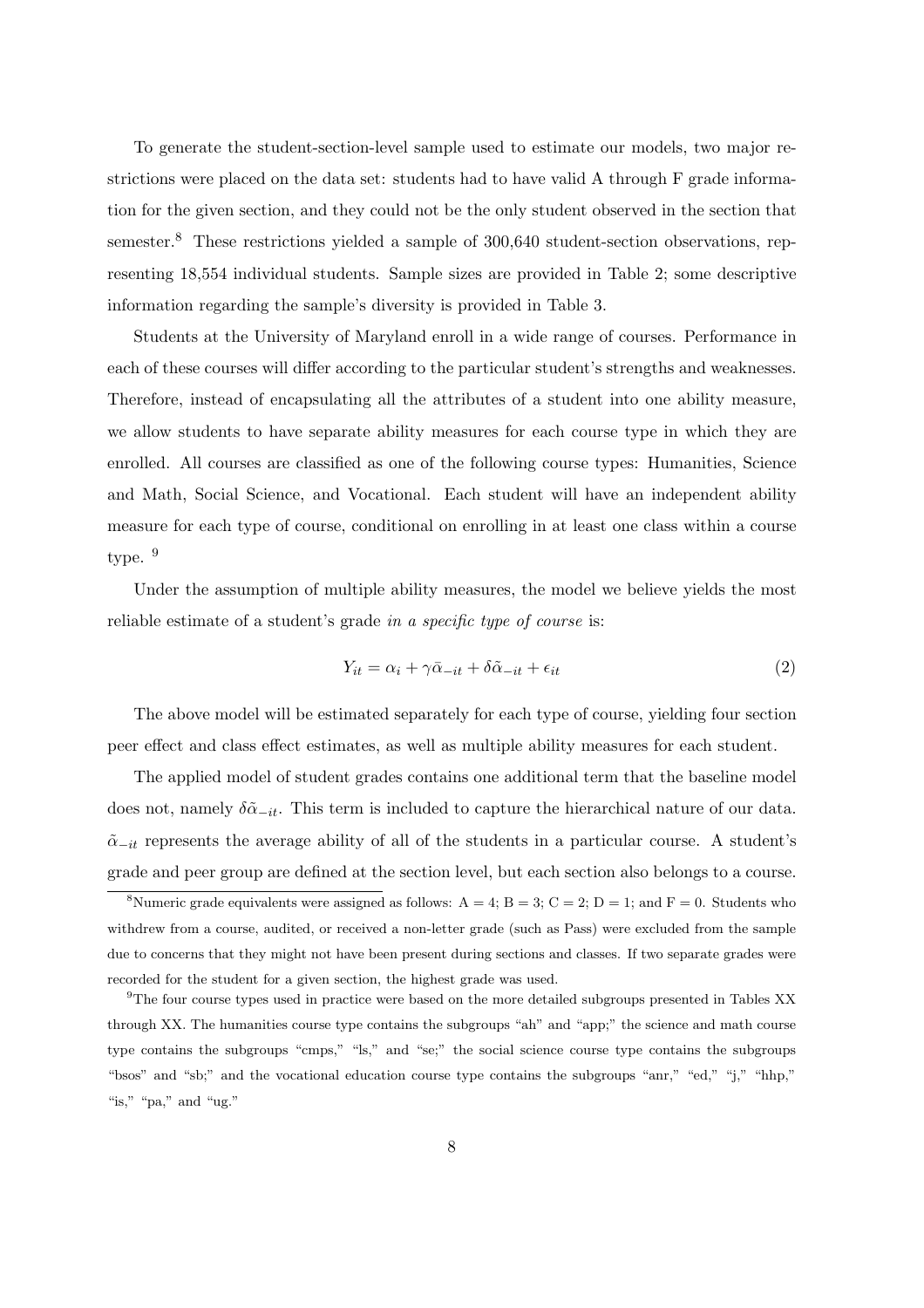Because grades are assigned at the course level, there is a relationship between students who share a course but are not in the same section that cannot be captured by the section peer effect,  $\gamma$ . We might expect, for example, that if the course is graded on a curve and the entire class is extremely able, a mediocre student's grade may suffer. By including  $\delta\tilde{\alpha}_{-it}$ , we can account for these potential class-level effects on a student's grade. In order to eliminate any effects of heterogenous grading practices, we normalize the average grade within each course to zero before estimating our model.

# 5 Estimates of Classroom Spillovers

Table 4 shows the results from estimating Equation 2 for all four types of courses. The results indicate positive and significant section peer effects in all cases. It is interesting to note the increase in magnitude of the section peer effect as we move from the math and science courses to the social sciences and vocational courses. This result may reflect the amount of collaborative work required in each course type. In addition, if the the environment in course types such as social sciences and vocational is more conducive to communicating knowledge across peers, larger peer effects may result in these courses. The negative coefficients that are close to one on the course peer ability result mechanically from normalizing the mean grade in a course to zero.

The magnitudes of the section level peer effects show that a one point increase in peer ability is equivalent to a high of 0.165 increase in individual ability in vocational classes and a low of 0.076 increase in individual ability in math and science classes. Scaling by standard deviation increases shows smaller relative peer effects as the standard deviation of average peer ability is smaller than the standard deviation of ability itself. Table 5 displays the relevant standard deviations and the effect of a one standard deviation increase in peer ability over the effect of a one standard deviation in individual ability. The gap between math and science and the other course types shrink as the standard deviation of peer ability relative to the population standard deviation is much larger. As we will show in a moment, this is because and science courses have much more selection into sections than other course types. A one standard deviation increase in peer ability is equivalent to a high of 0.065 increase in individual ability in the social sciences to a low of 0.043 increase in individual ability in math and natural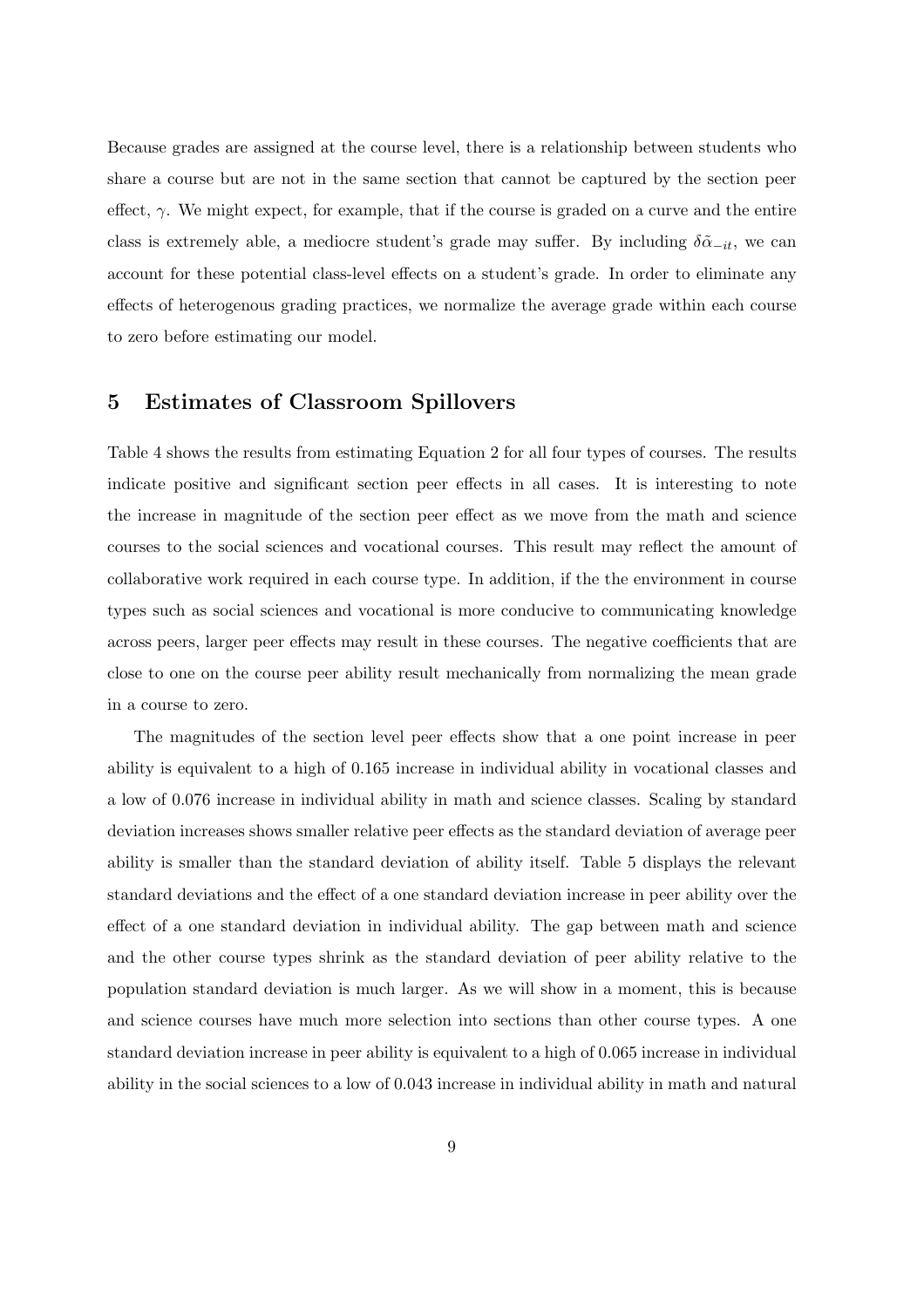sciences.

An important byproduct of our estimation is course type specific student abilities. Table 6 shows the correlation coefficients among estimated ability levels across course types. These correlations are created using estimated abilities from students observed in all course types.<sup>10</sup> The highest correlation coefficient is for humanities and social sciences at 0.67. This is as we would expect since a student who has high ability in humanities most likely has a high skill level in reading and writing papers. These skills translate most into skills needed for social sciences. Vocational and math and science show the smallest correlation coefficient at 0.49.

# 6 Comparing the Method to Selection on Observables

Next, we can analyze the difference between student ability measured using our iterative algorithm versus using standard background ability measures. We then compare estimates between our method with conventional peer effect methods. In order to facilitate this comparison we need a measure of both observed peer and individual ability. We therefore first create a conglomerate measure of ability by regressing the estimated individual abilities (the individual fixed effects) on the two components of SAT score (math and verbal) and high school grade point average at by course type at the student level. The  $R^2$  for these regressions range from .11 to .24, indicating that using only background ability measures are not a good proxy for what we argue to be true student ability. Even including a set of grade-related controls such as gender, race, and participation in sports and honors programs, we can still only explain 26% of the variation in section grade.

Results from this first step are presented in Table 7. The statistical significance and magnitude of the SAT coefficients vary across course type as expected. For example, SAT-Math scores are insignificant when explaining Humanities ability, but are large and significant when predicting math and science ability.

Although the three measures of background ability are generally positive and significant in predicting unobserved abilities, there remains a large portion of the fixed effects to be explained. This result underlines the degree to which a student's own and peer ability are

<sup>&</sup>lt;sup>10</sup>Correlations among estimated ability levels were also calculated including all students with valid observations. Similar coefficients resulted.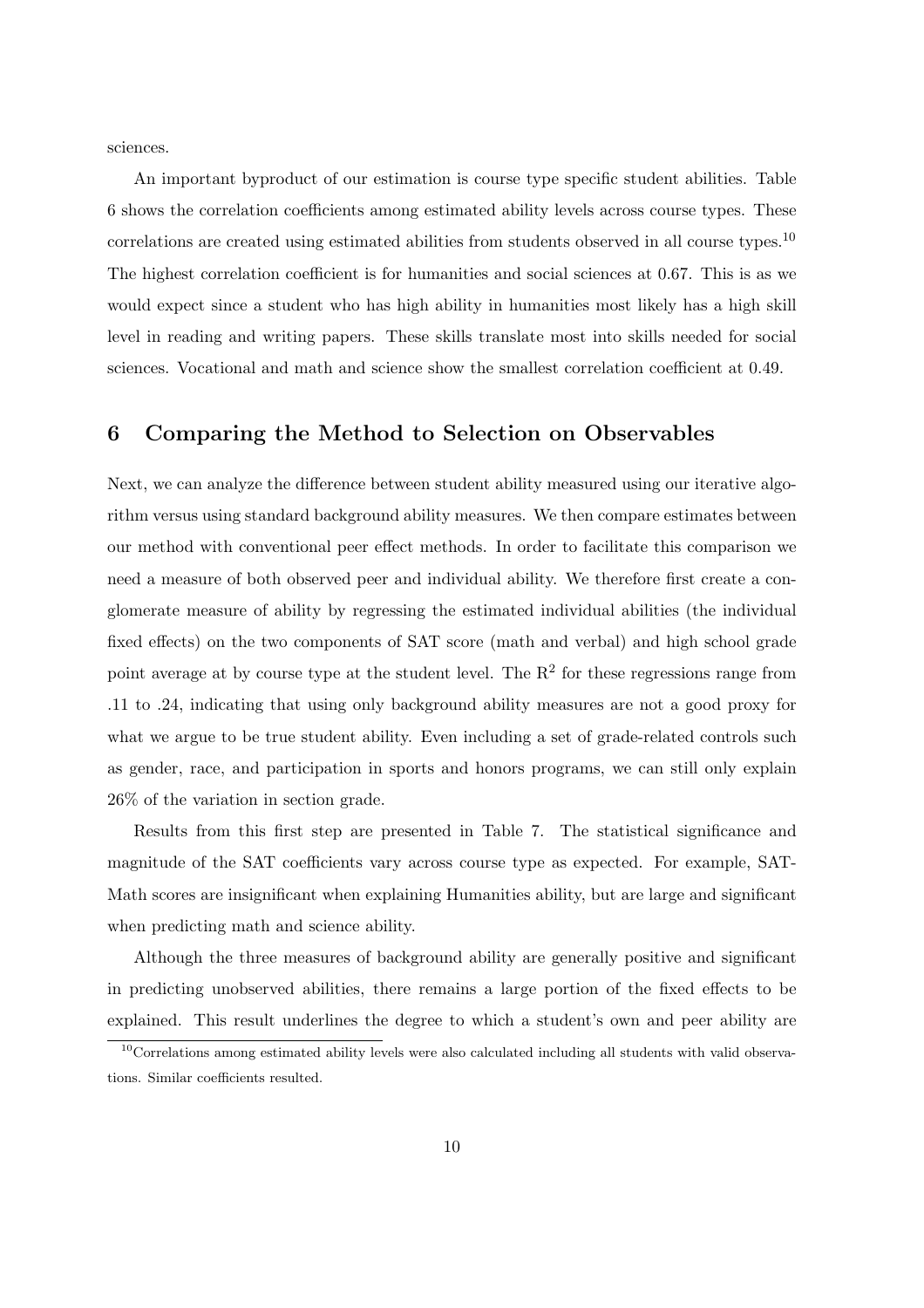measured with error in conventional peer effects studies. A primary concern in this paper is the consequences of ability mismeasurement on peer effects estimates. As discussed in the introduction, we would expect this measurement error to result in downward pressure on peer effects estimates. However, when ability mismeasurement is combined with student selection into peer groups, the end result could be an upward bias on peer effect estimates.

To empirically test the impact of measurement error and selection on conventional peer effect estimates, we generate a set of predicted, course-type specific ability measures using the models highlighted in Table 7. These abilities are a proxy for the observed ability measure typically used when estimating peer effects. Then, we can re-estimate Equation 2 using either the predicted ability, our own estimated ability, or a combination of the two measures. Estimation of the model using only the predicted abilities will suffer from both selection and measurement error, while running the model using our estimated fixed effects as own ability, and the predicted values from Table 7 as peer ability, the model suffers only from measurement error. Selection issues are eliminated by using the "true" own ability measure, thereby isolating the impact of measurement error.

The results of estimating Equation 2 using different proxies for own and peer ability are listed in Table 8. For each course type, three rows of results are shows. Row (1) reflects the results from our iterative procedure (also shown in Table 4). The results listed in row (2) highlight the bias due to measurement error since the predicted values from Table 7 are used to create the peer abilities for each student. In this case, the section peer effect is dramatically underestimated. Finally, the specification in row (3) injects selection bias into the section peer effect estimate by using the predicted abilities from Table 7 to calculate own and peer ability.

Controlling for individual ability but using noisy ability measures for peer ability (row 2 for each course type) resulted in peer effects that were very small and sometimes even negative. The only positive and significant peer effect was found in the social sciences and here the coefficient was a quarter of what we estimated with our method.

The most surprising results, however, are in the third row for each course type. Here we find the biases associated with measurement error and selection effectively cancel out in the social sciences as well as in math and the natural sciences. For humanities and vocational, however, the peer effect estimates using noisy measures of individual and peer ability are downward biased. For our data, it appears as though measurement error is more important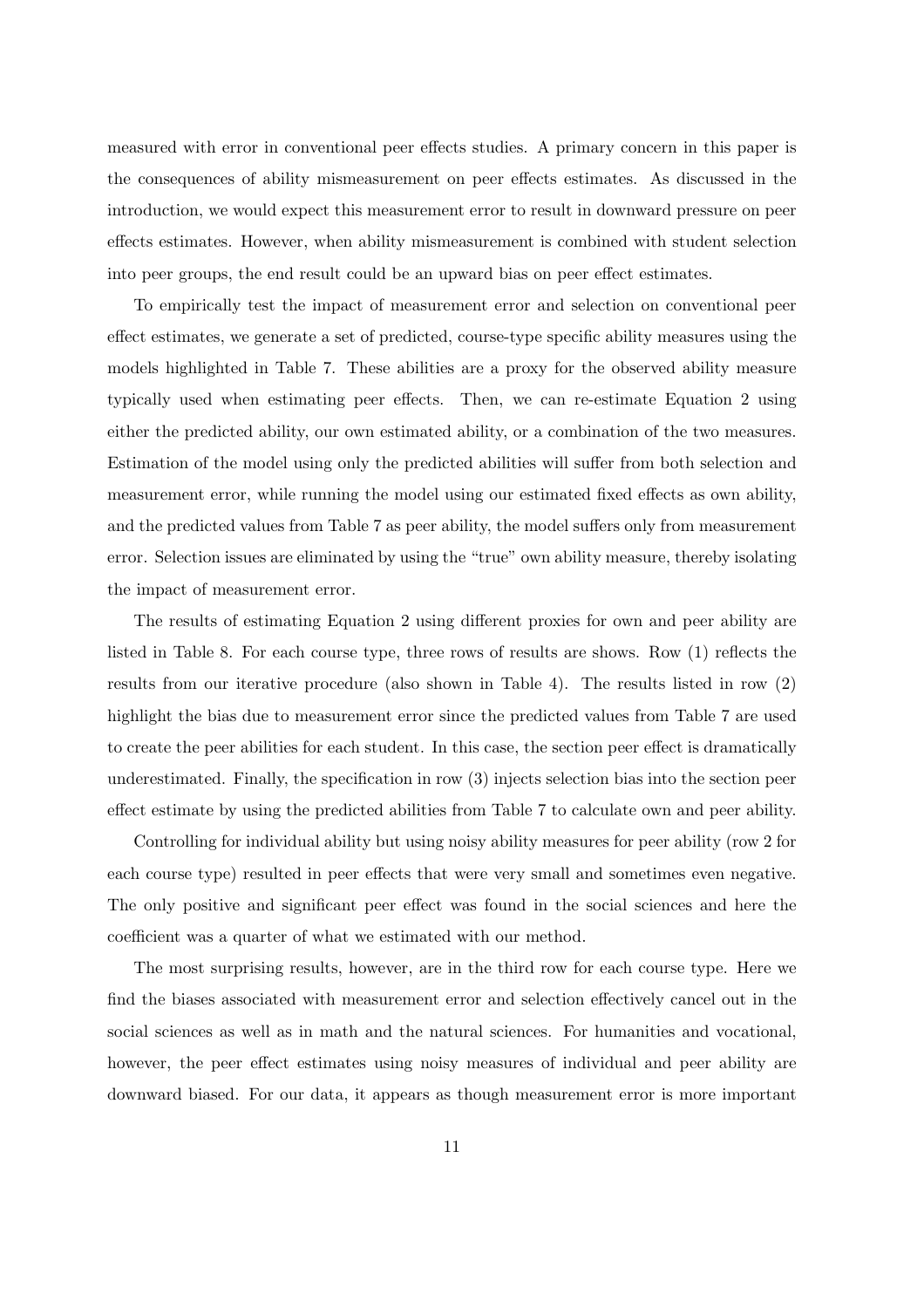than the selection problem. Hence, not controlling actually moves us closer to the true peer effect.

Why are the estimates higher for math and science and for social sciences when we control selection using selection on observables? We expect this to be the case if selection into peer groups is more important for math and science and social science sections— the upward bias from selection into peer groups would then be stronger. Table 9 presents some evidence that this is the case. The first column shows the average standard deviation of ability within a section, while the second column shows the corresponding average standard deviation of ability across the population. The more selection into course types, the smaller the first column will be relative to the second column. The ratio of these two numbers is presented in the third column. The third column shows that the standard deviation of ability within a section is between 78% and 85% of the standard deviation in the population, with the most selection occurring in the math and science courses.<sup>11</sup>

# 7 Conclusion

We present a new iterative method that controls for an individual's own ability and accurately measures the ability of the peer group. Conditional on our definition of the peer group, selection into the peer group is no longer an issue . In order to estimate this method, there must be panel data on outcomes where the peer group changes over time. These outcomes depend upon an the fixed effects of the individual and members of the peer group. Monte Carlo results show that the model performs quite well even when the number of observations per student is small. The method never yielded upward biased estimates of the peer effect.

We test the model on transcript data from the University of Maryland. Small but significant peer effects are found, with evidence of heterogeneity by course type. Social Science courses show the largest peer effects, whereas grades in math and science courses rely least on the peer ability and heaviest on a student's own fixed effect.

<sup>&</sup>lt;sup>11</sup>Note that this level of selection is small level of compared to the selection imposed in our monte carlo experiments. It is possible that the population of students at the university has already been selected and is likely more homogenous than would be found in the population of college age individuals. Grade school children are likely to experience greater levels of selection, which may cause the error from selection bias to dominate measurement error.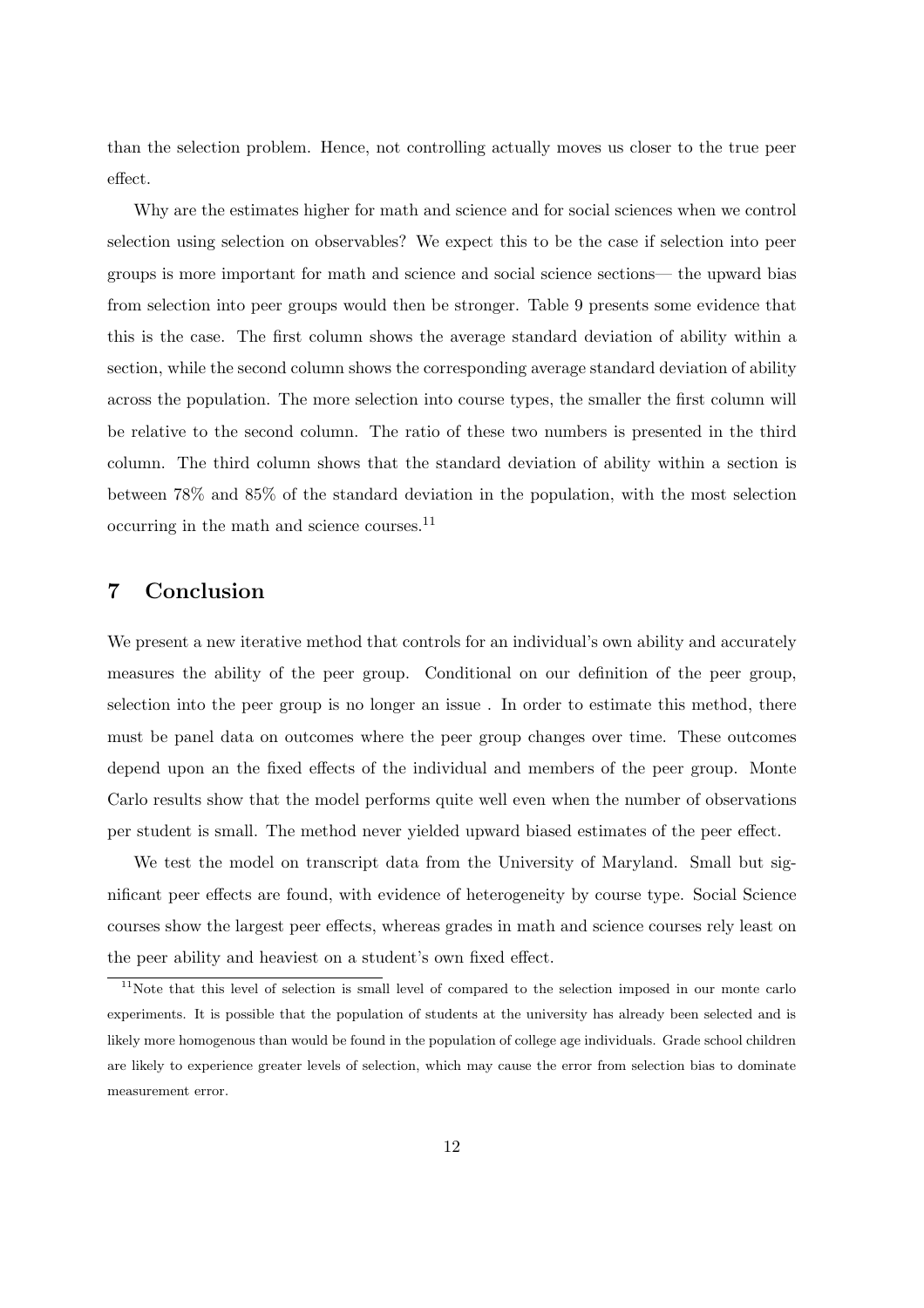Our estimates are higher than the corresponding estimates using selection on observables. This suggests that mismeasuring peer ability— which results in a downward bias of peer effect estimates— may sometimes be more important than the upward bias associated with selection. Indeed, the selection on observables method produced results closest to our method for the the course type with the most selection.

There are many avenues to be explored in future research. First, we have assumed that all individuals in the discussion section influence each other equally. Allowing the peer effect to vary across same gender or same race lines may yield even higher peer effect estimates as we move to better measures of who is in the peer group. Similarly, we can examine whether high or low ability individuals are affected most by the abilities of others. Second, we have assumed that peer effects do not persist but only help in the particular course. Future work will extend the model to include allow the effect of peer ability in a particular class to decay — or not decay— over time. Finally, rather than separately estimating ability by each course type, we can estimate models with a factor structure on ability and allow the returns to the different abilities to vary by course type.

# References

- Arcidiacono, P. & Nicholson, S. (2004), 'Peer effects in medical school', Journal of Public Economics . Forthcoming.
- Evans, W. N., Oates, W. E. & Schwab, R. M. (1992), 'Measuring peer group effects: A study of teenage behavior', Journal of Political Economy 100(5), 966–991.
- Hanushek, E. A., Kain, J. F., Markman, J. M. & Rivkin, S. G. (2003), 'Does peer ability affect student achievement?', Journal of Applied Econometrics 18(5), 527–544.
- Hoxby, C. (2001), Peer effects in the classroom: Learning from gender and race variation. NBER Working Paper 7867.
- Manski, C. (1995), *Identification Problems in the Social Sciences*, Harvard University Press, Cambridge, Massachusetts.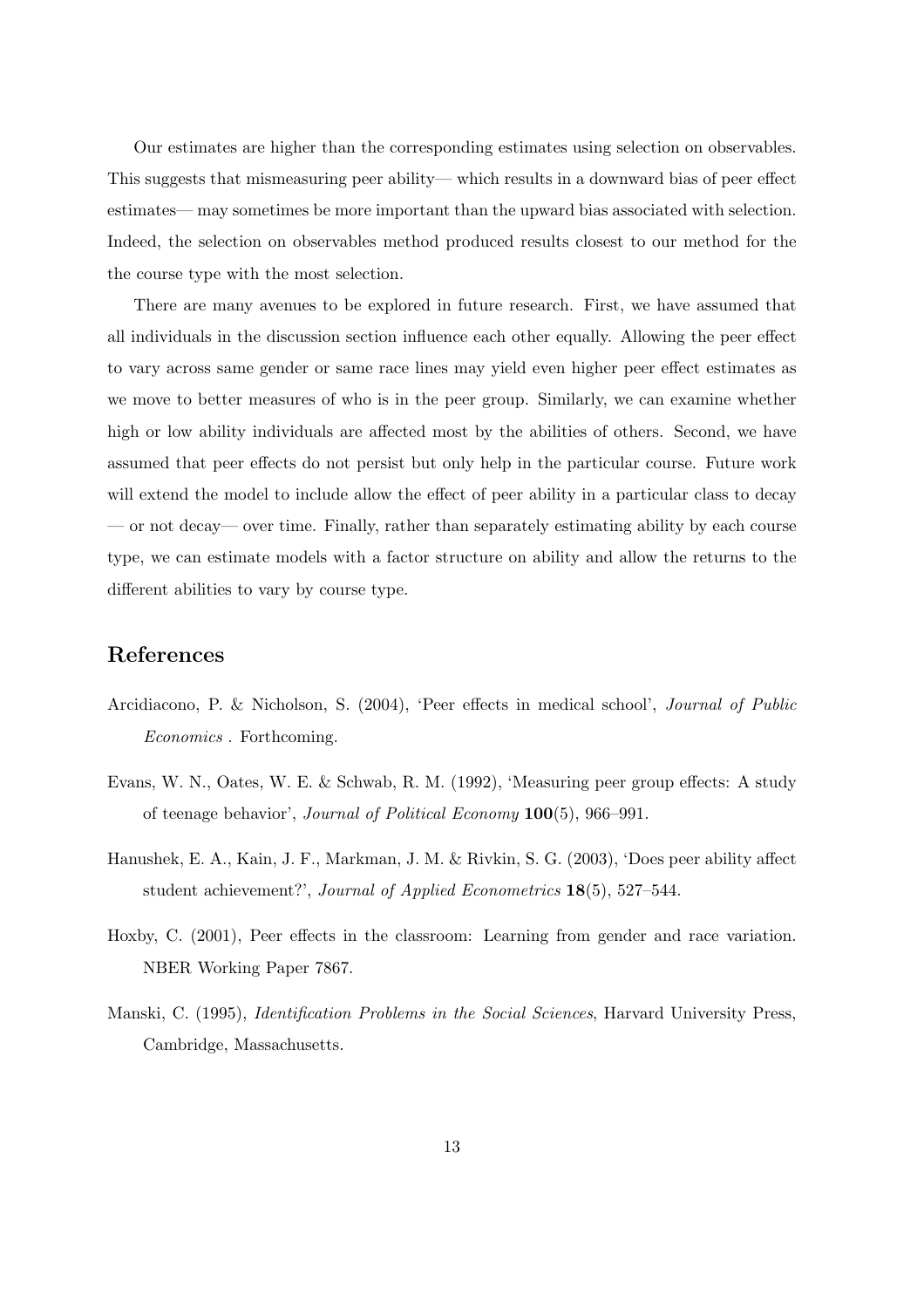- Sacerdote, B. I. (2001), 'Peer effects with random assignment: Results for Dartmouth roommates', Quarterly Journal of Economics 116(2), 681–704.
- Winston, G. C. & Zimmerman, D. J. (2003), Peer effects in higher education, in C. Hoxby, ed., 'College Decisions: How Students Actually Make Them and How They Could', University of Chicago Press.
- Zimmerman, D. J. (2003), 'Peer effects in higher education: Evidence from a natural experiment', Review of Economics and Statistics 85(1), 9–23.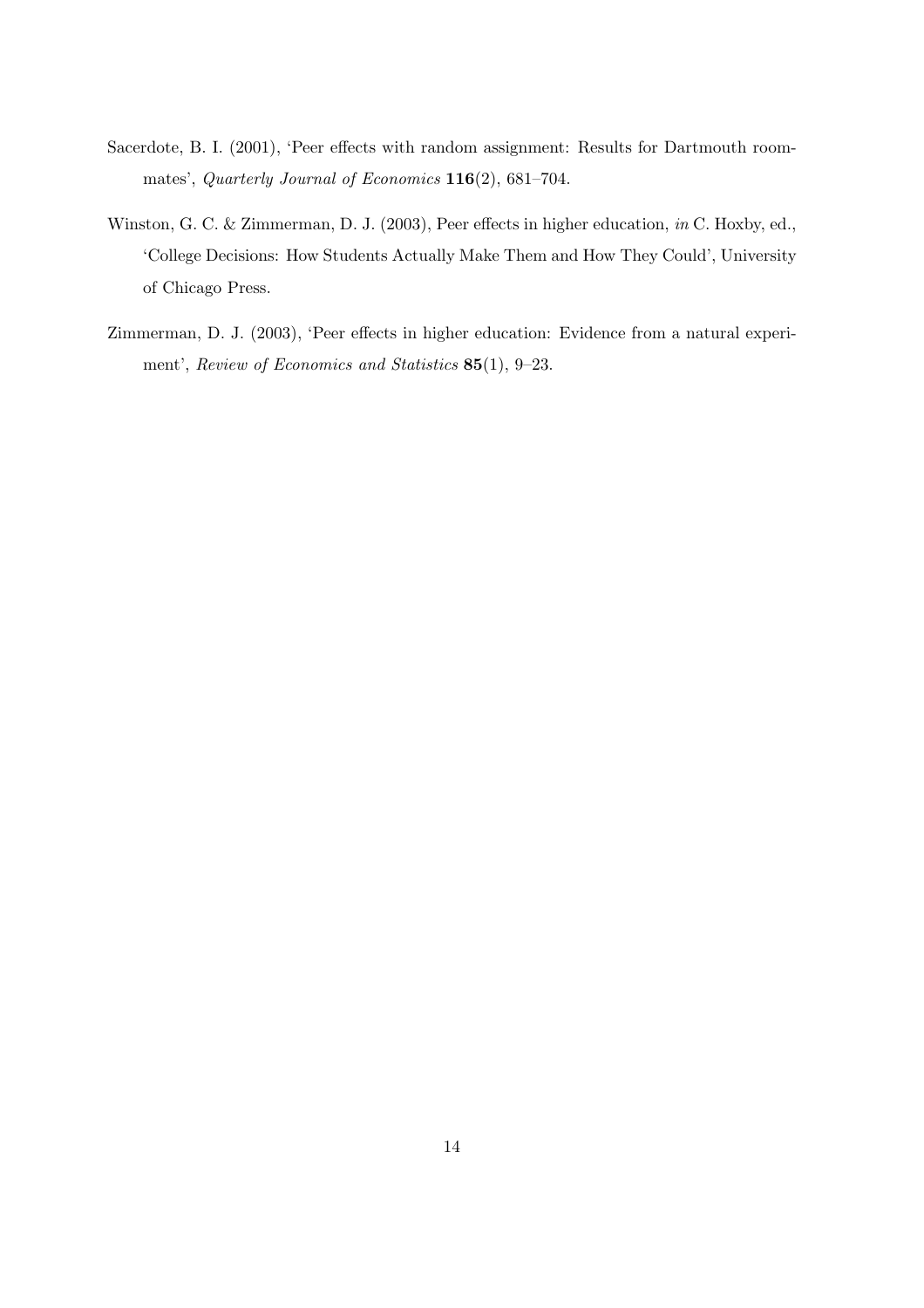| Selection Level       | $\gamma$ |       | $\gamma$ |       | $\frac{1 \text{ and } 1. \text{ Monte Carlo simulations}}{R^2 \rightarrow \gamma \rightarrow R^2 \rightarrow \gamma}$<br>$\gamma$ | $\overline{R^2}$ | $\gamma$ | $\overline{R^2}$ |
|-----------------------|----------|-------|----------|-------|-----------------------------------------------------------------------------------------------------------------------------------|------------------|----------|------------------|
| No Selection          |          |       |          |       |                                                                                                                                   |                  |          |                  |
| 4 obs/student         | .0892    | .3451 | .1206    | .4997 | .1428                                                                                                                             | .7560            | .1485    | .9102            |
|                       | (.1141)  |       | (.0830)  |       | (.0469)                                                                                                                           |                  | (.0259)  |                  |
| $10$ obs/student      | .1019    | .2800 | .1303    | .4504 | .1479                                                                                                                             | .7303            | .1498    | .9102            |
|                       | (.0982)  |       | (.0676)  |       | (.0372)                                                                                                                           |                  | (.0203)  |                  |
| $20$ obs/student      | .1210    | .2400 | .1396    | .4206 | .1480                                                                                                                             | .7176            | .1497    | .8960            |
|                       | (.0770)  |       | 0.508    |       | (.0271)                                                                                                                           |                  | (.0147)  |                  |
| Low Selection         |          |       |          |       |                                                                                                                                   |                  |          |                  |
| 4 obs/student         | .1296    | .4258 | .1345    | .5792 | .1498                                                                                                                             | .8069            | .1498    | .9315            |
|                       | (.0501)  |       | (.0321)  |       | (.0171)                                                                                                                           |                  | (.0092)  |                  |
| $10$ obs/student      | .1360    | .3095 | .1383    | .4940 | .1482                                                                                                                             | .7672            | .1491    | .9174            |
|                       | (.0358)  |       | (.0226)  |       | (.0199)                                                                                                                           |                  | (.0064)  |                  |
| $20$ obs/student      | .1475    | .2715 | .1496    | .4650 | .1483                                                                                                                             | .7543            | .1501    | .9127            |
|                       | (.0264)  |       | (.0166)  |       | (.0087)                                                                                                                           |                  | (.0047)  |                  |
| <b>High Selection</b> |          |       |          |       |                                                                                                                                   |                  |          |                  |
| 4 obs/student         | .1018    | .4332 | .1242    | .5884 | .1442                                                                                                                             | .8149            | .1499    | .9350            |
|                       | (.0433)  |       | (.0281)  |       | (.0150)                                                                                                                           |                  | (.0081)  |                  |
| $10$ obs/student      | .1065    | .3880 | .1160    | .5557 | .1416                                                                                                                             | .8000            | .1479    | .9296            |
|                       | (.0384)  |       | (.0246)  |       | (.0131)                                                                                                                           |                  | (.0071)  |                  |
| $20$ obs/student      | .1311    | .2832 | .1437    | .4808 | .1465                                                                                                                             | .7659            | .1504    | .9177            |
|                       | (.0288)  |       | .0145)   |       | (.0076)                                                                                                                           |                  | (.0041)  |                  |

Table 1: Monte Carlo Simulations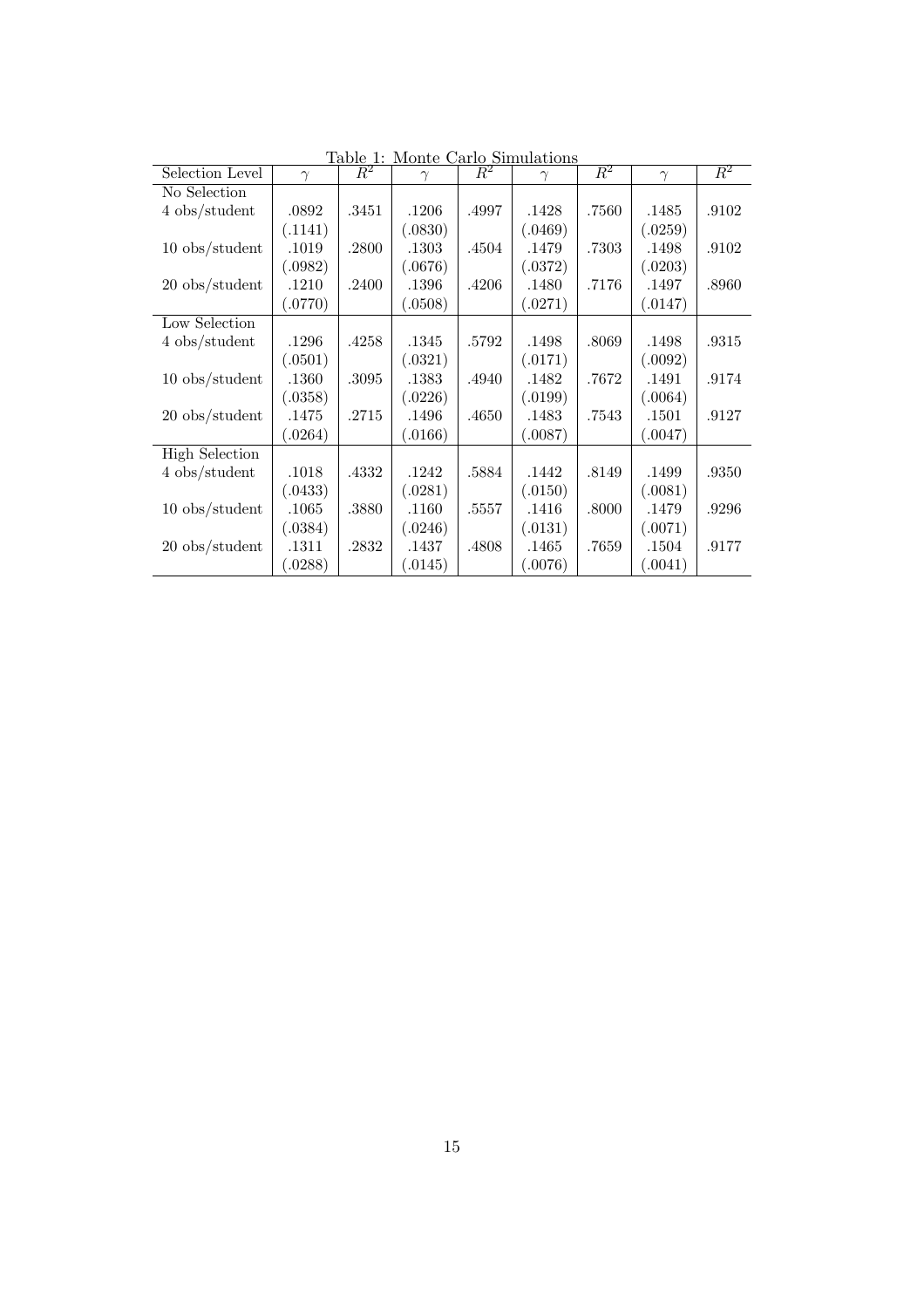Table 2: Sample sizes

|                           | S99    | F99    | S <sub>00</sub> | F <sub>00</sub> | S <sub>01</sub> | F <sub>01</sub> | <b>TOTAL</b> |
|---------------------------|--------|--------|-----------------|-----------------|-----------------|-----------------|--------------|
| (1) Student-Sections      | 33.617 | 46.127 | 44,530          | 56,416          | 54,096          | 65.854          | 300.640      |
| $(2)$ Students            | 7193   | 9725   | 9568            | 11.936          | 11.606          | 13.908          | 63.936       |
| (3) Unique Sections       | 3595   | 3990   | 3931            | 4270            | 4107            | 4464            | 24,357       |
| Unique Courses $a$<br>(4) | 1352   | 1394   | 1501            | 1517            | 1587            | 1612            | 8963         |

<sup>a</sup>Figures represent the data set after applying the restrictions noted in the text required by the single-ability models. The data set for the two-ability models contains a total of 298,667 student-section observations. The unrestricted data set contained 351,940 student-section observations. Rows 3 and 4 show the total number of unique sections and courses, respectively, in which anyone in the sample during the given semester was observed.

Table 3: Means and standard deviations of demographics and achievement

|                                         | Base sample |
|-----------------------------------------|-------------|
| Percent black <sup><math>a</math></sup> | 13.79       |
| Percent Asian                           | 12.15       |
| Percent female                          | 47.85       |
| Mean high school GPA                    | 3.61(0.48)  |
| Mean SAT score                          | 1229 (143)  |
| N                                       | 18,554      |

 $\mathrm{^aCalculations}$  are performed at the student level. Standard deviations are in parentheses.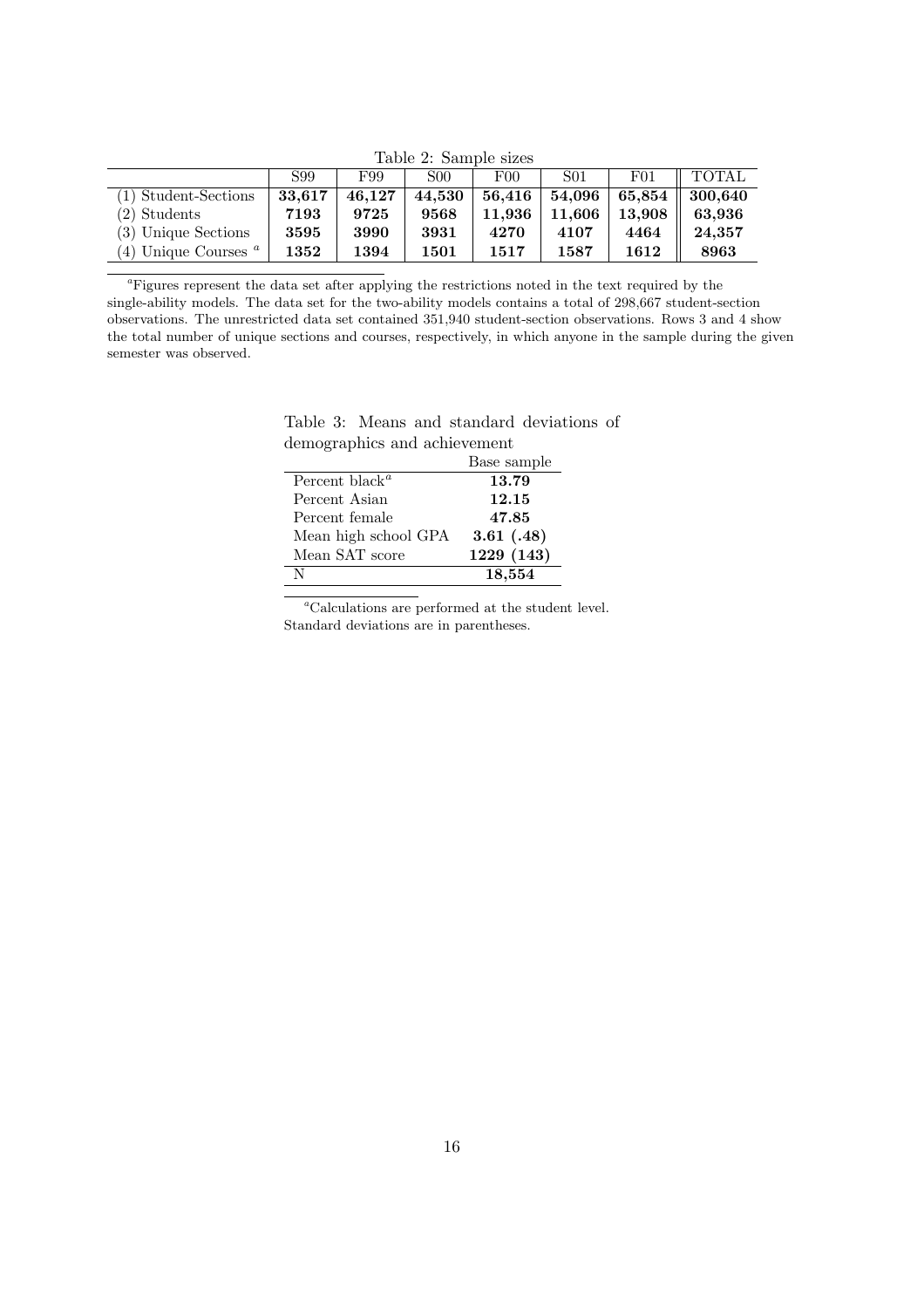| Dep. Var: Section grade - demeaned | Humanities | SocSci    | MathSci  | Vocational |
|------------------------------------|------------|-----------|----------|------------|
| Indep. Var.                        |            |           |          |            |
| Section peer ability               | .1320      | .1609     | .0765    | .1651      |
|                                    | (.0103)    | (.0116)   | (.0091)  | (.0178)    |
| Class peer ability                 | $-.9925$   | $-1.0355$ | $-.9601$ | $-1.0178$  |
|                                    | (.0103)    | (.0116)   | (.0091)  | (.0178)    |
| N                                  | 86.844     | 77.312    | 82.675   | 53,809     |
| $R^2$                              | .5534      | .5669     | .5780    | .5400      |

Table 4: Peer effect results by Coursetype

Table 5: Standard Deviations and Marginal Effects

| Course Type          | Section stddev | Population stddev | Marginal Effect Ratio <sup><math>a</math></sup> |
|----------------------|----------------|-------------------|-------------------------------------------------|
| Humanities           | 0.0888         | 0.2221            | 0.0528                                          |
| Social Science       | 0.0945         | 0.2347            | 0.0648                                          |
| Science and Math     | 0.1925         | 0.3408            | 0.0432                                          |
| Vocational Education | 0.0636         | 0.1696            | 0.0619                                          |

<sup>a</sup>This is the Marginal effect of the peers ability divided by the marginal effect of own ability.

Table 6: Correlations of estimated abilities among coursetypes

| Coursetype <sup><math>a</math></sup> | Humanities | SocSci   | MathSci  | Vocational |
|--------------------------------------|------------|----------|----------|------------|
| Humanities                           | 1.0000     |          |          |            |
| SocSci                               | $.6705*$   | 1.0000   |          |            |
| MathSci                              | .5997*     | $.6153*$ | 1.0000   |            |
| Vocational                           | $.5667*$   | $.5361*$ | $.4863*$ | 1.0000     |

 ${}^a\mathrm{The}$  abilities used in this correlation matrix are from observations who took classes in all four coursetypes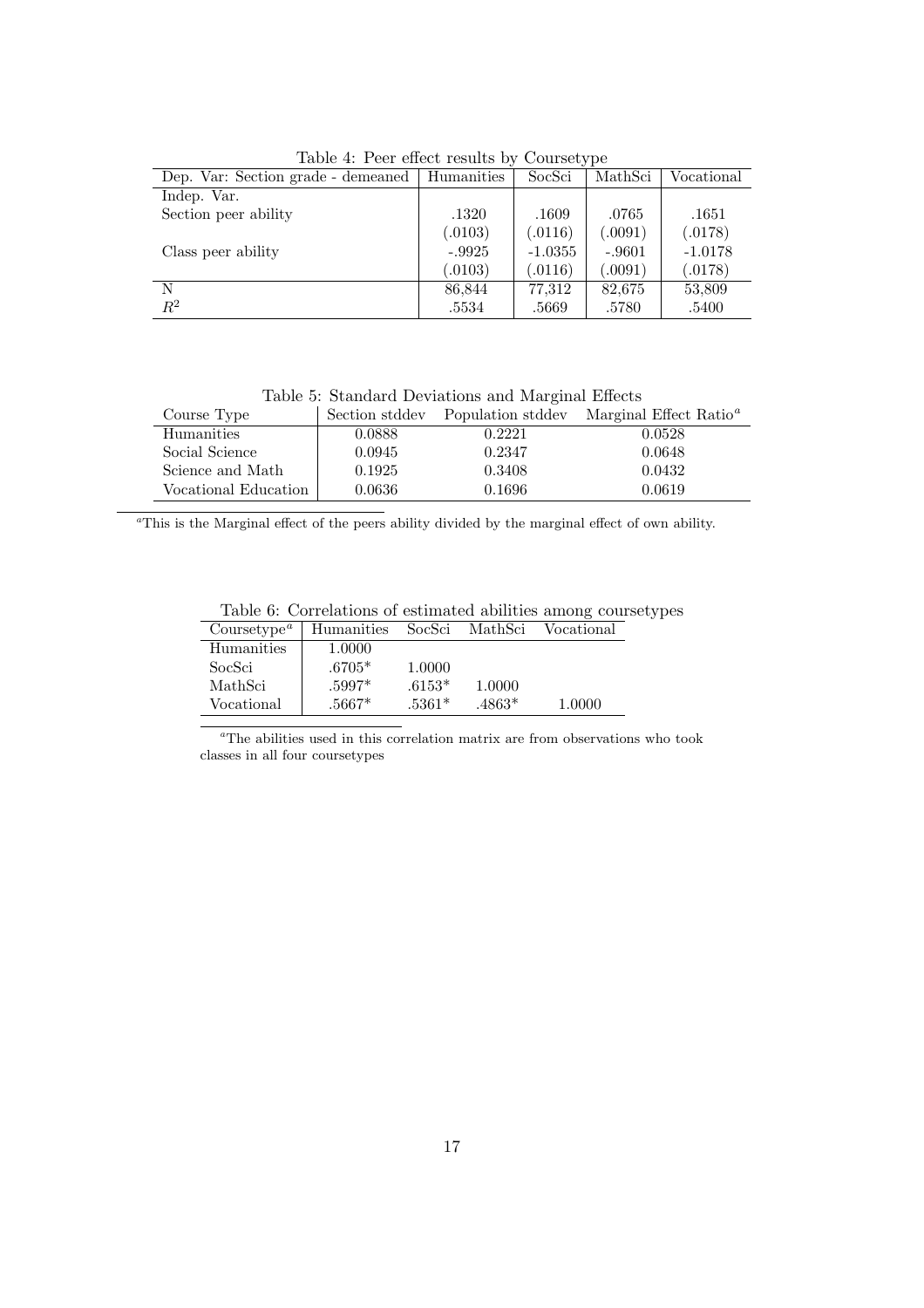| Dep. var. Unobserved ability |                   |                    |                   |                   |                   |          |                   |          |
|------------------------------|-------------------|--------------------|-------------------|-------------------|-------------------|----------|-------------------|----------|
|                              | Humanities        |                    | SocSci            |                   | MathSci           |          | Vocational        |          |
| Indep. Var.                  | $\left( 1\right)$ | $\overline{(2)}$   | $\left( 1\right)$ | $\left( 2\right)$ | $\left( 1\right)$ | (2)      | $\left( 1\right)$ | (2)      |
| Female                       |                   | $.08***$           |                   | $.06***$          |                   | $.09**$  |                   | $.06***$ |
|                              |                   | (.00)              |                   | (0.00)            |                   | (.01)    |                   | (0.00)   |
| <b>Black</b>                 |                   | $-.09**$           |                   | $-.07^{**}$       |                   | $-.12**$ |                   | $-.05**$ |
|                              |                   | (.01)              |                   | (.02)             |                   | (.01)    |                   | (.01)    |
| Asian                        |                   | $\text{-}.04^{**}$ |                   | $-.05**$          |                   | $-.06**$ |                   | $-.02**$ |
|                              |                   | (.01)              |                   | (.01)             |                   | (.01)    |                   | (0.00)   |
| Hispanic                     |                   | $-.05**$           |                   | $-.06**$          |                   | $-.10**$ |                   | $-.03**$ |
|                              |                   | (.01)              |                   | (.01)             |                   | (.02)    |                   | (.01)    |
| Honors                       |                   | $.05***$           |                   | $.05^{\ast\ast}$  |                   | $.06***$ |                   | .00.     |
|                              |                   | (.01)              |                   | (.01)             |                   | (.01)    |                   | (.00)    |
| <b>Sports</b>                |                   | $-.02**$           |                   | $-.04**$          |                   | $-.00$   |                   | $-.02*$  |
|                              |                   | (.01)              |                   | (.01)             |                   | (.02)    |                   | (.01)    |
| In-state                     |                   | .01                |                   | $.03*$            |                   | $.03\,$  |                   | $-.00$   |
|                              |                   | (.01)              |                   | (.01)             |                   | (.02)    |                   | (.01)    |
| SAT - Math                   | $-.00$            | .00.               | $.04***$          | $.04***$          | $.11***$          | $.11***$ | $.01**$           | $.02**$  |
|                              | (00.)             | (.00)              | (0.0)             | (0.0)             | (0.0)             | (.01)    | (0.00)            | (0.00)   |
| SAT - Verbal                 | $.04**$           | $.02**$            | $.06**$           | $.04**$           | $.02**$           | $-.01$   | $.01**$           | .00.     |
|                              | (0.0)             | (.00)              | (0.00)            | (0.0)             | (0.0)             | (.01)    | (0.0)             | (0.00)   |
| High school GPA              | $.20**$           | $.16^{\ast\ast}$   | $.20**$           | $.17***$          | $.32**$           | $.27**$  | $.12**$           | $.10**$  |
|                              | (.00)             | (.00)              | (.01)             | (.01)             | (.01)             | (.01)    | (0.00)            | (.00)    |
|                              |                   |                    |                   |                   |                   |          |                   |          |
| ${\bf N}$                    | 17,333            | 17,332             | 15,265            | 15,264            | 16,078            | 16,077   | 15,315            | 15,315   |
| $R^2$                        | .18               | .21                | $.22\,$           | .24               | .24               | .26      | .11               | .14      |
|                              |                   |                    |                   |                   |                   |          |                   |          |

Table 7: Regression of unobserved ability on observed ability - Humanities - Demeaned Dep. Var: Unobserved ability  $\alpha$ 

<sup>a</sup>The dependent variable is the student-level fixed effects estimated in model 2. The variables "Honors" and "Sports" are the average across the student's tenure at the University of dummy variables for honors and sports program participation each semester, respectively. The "In-state" variable is the average across the student's tenure of a variable taking the value 1 if the student was resident in-state during that semester. The excluded racial/ethnic category is white; racial/ethnic categories are mutually exclusive.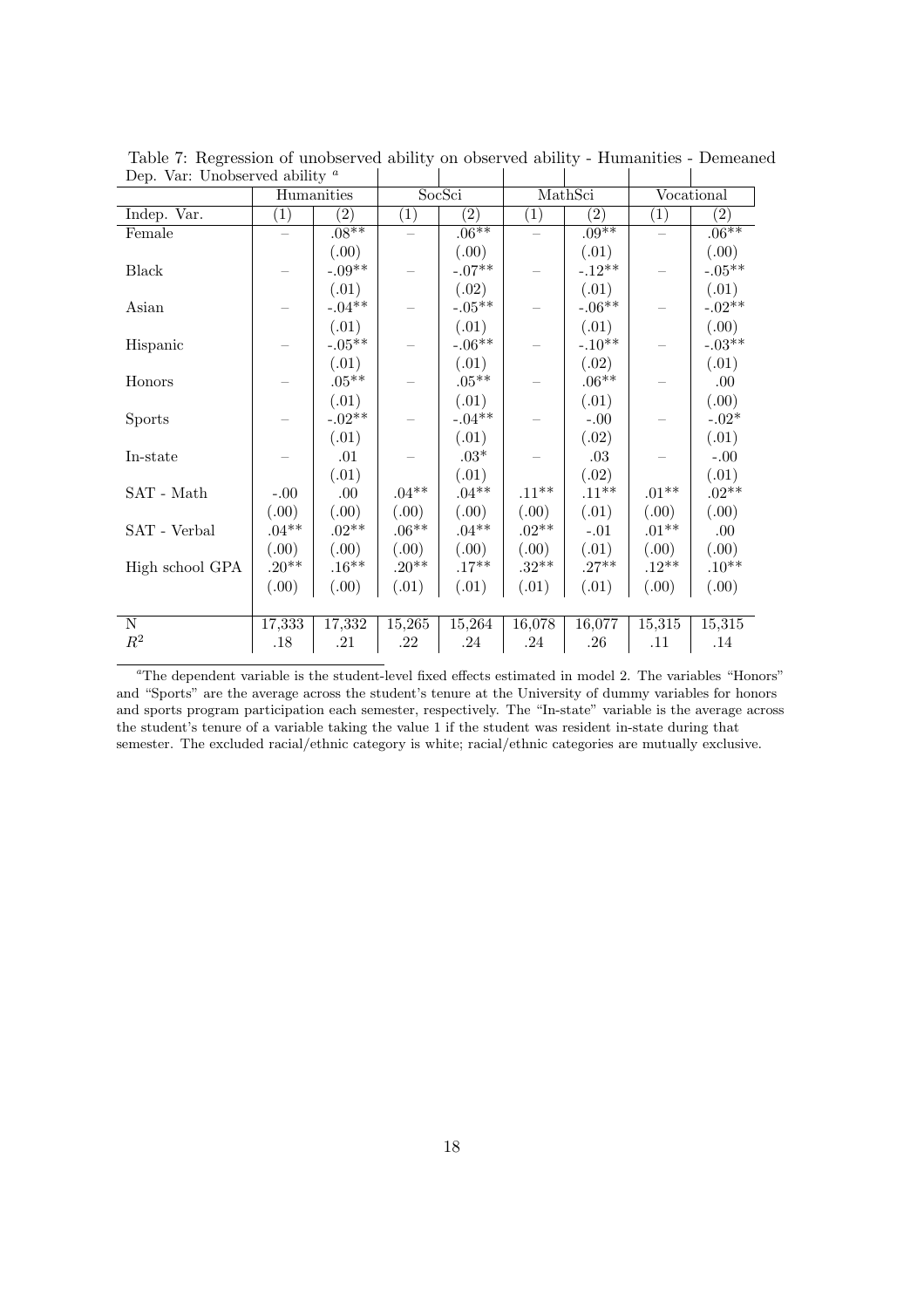| Indep. Var.     | Own               | Section peers' | ີ<br>Course peers'         | Own ability | $\sim$ $\sim$ $\sim$ $\sim$ $\sim$ $\sim$ $\sim$ $\sim$<br>Peers' ability |            |                |
|-----------------|-------------------|----------------|----------------------------|-------------|---------------------------------------------------------------------------|------------|----------------|
|                 | ability           | ability        | ability                    | type        | type                                                                      | ${\rm N}$  | $\mathbb{R}^2$ |
|                 |                   |                |                            |             |                                                                           |            |                |
| Humanities      | 1                 | $.13***$       | $-.99**$                   | Est.        | Est.                                                                      | 86,844     | .55            |
|                 | $(-)$             | (.01)          | (.01)                      |             |                                                                           |            |                |
|                 | $.99^{\ast\ast}$  | $-.07**$       | $-.87**$                   | Est.        | Pred.                                                                     | 86,844     | $.53\,$        |
|                 | (0.00)            | (.02)          | (.03)                      |             |                                                                           |            |                |
|                 | $.90^{\ast\ast}$  | .03            | $-.83**$                   | Pred.       | Pred.                                                                     | 86,844     | .11            |
|                 | (.01)             | (.03)          | (.04)                      |             |                                                                           |            |                |
| Social Sciences | $\mathbf{1}$      | .16**          | $-1.04**$                  | Est.        | Est.                                                                      | 77,312     | .57            |
|                 | $(-)$             | (.01)          | (.01)                      |             |                                                                           |            |                |
|                 | $.97**$           | $.04*$         | $\text{-}1.15^{\text{**}}$ | Est.        | Pred.                                                                     | 77,312     | $.54\,$        |
|                 | (.00)             | (.02)          | (.03)                      |             |                                                                           |            |                |
|                 | $.82**$           | $.18**$        | $-.93**$                   | Pred.       | Pred.                                                                     | 77,312     | .12            |
|                 | (.01)             | (.03)          | (.04)                      |             |                                                                           |            |                |
| Math Sciences   | $\mathbf{1}$      | $.08**$        | $-0.96**$                  | Est.        | Est.                                                                      | 82,675     | .58            |
|                 | $(-)$             | (.01)          | (.01)                      |             |                                                                           |            |                |
|                 | $.94^{\ast\ast}$  | .01            | $-1.09**$                  | Est.        | Pred.                                                                     | 82,675     | .54            |
|                 | (.00)             | (.01)          | (.02)                      |             |                                                                           |            |                |
|                 | $.78***$          | $.10**$        | $-.84**$                   | Pred.       | Pred.                                                                     | 82,675     | .13            |
|                 | (.01)             | (.02)          | (.02)                      |             |                                                                           |            |                |
| Vocational      | $\mathbf{1}$      | $.17***$       | $-1.02**$                  | Est.        | Est.                                                                      | 53,809 .54 |                |
|                 | $(-)$             | (.02)          | (.02)                      |             |                                                                           |            |                |
|                 | $.98***$          | $-.06$         | $-.78**$                   | Est.        | Pred.                                                                     | 53,809     | .51            |
|                 | (0.0)             | (.05)          | (.12)                      |             |                                                                           |            |                |
|                 | $1.07^{\ast\ast}$ | $-.15*$        | $-.91**$                   | Pred.       | Pred.                                                                     | 53,809     | .07            |
|                 | (.02)             | (.07)          | (.17)                      |             |                                                                           |            |                |

Table 8: Conventional peer effect results using estimated abilities - By Coursetype - Demeaned<sup>a</sup>

<sup>a</sup>Section grade is demeaned at the course level. To test the effects of measurement error in both own and peers' ability, predicted values from the equation run to produce the preceding table are used in some regressions to form either the own or peers' ability estimates. Regressions are performed separately under three alternative schemes: (1) actual estimated true ability and actual estimated peers' ability; (2) actual estimated own ability and predicted peers' ability; and (3) predicted own and peers' ability. Parameter estimates from each of these schemes are presented under the columns (1), (2), and (3), respectively.

Table 9: Selection Into Peer Groups

| Course Type          | Section stddev | Population stddev | Selection Ratio <sup><i>a</i></sup> |
|----------------------|----------------|-------------------|-------------------------------------|
| Humanities           | .1891          | .2221             | .8514                               |
| Social Science       | .1999          | .2347             | .8517                               |
| Science and Math     | .2658          | .3408             | .7799                               |
| Vocational Education | .1423          | .1696             | .8390                               |

<sup>a</sup>This is the standard deviation of ability within a section divided by the population standard deviation for each course type.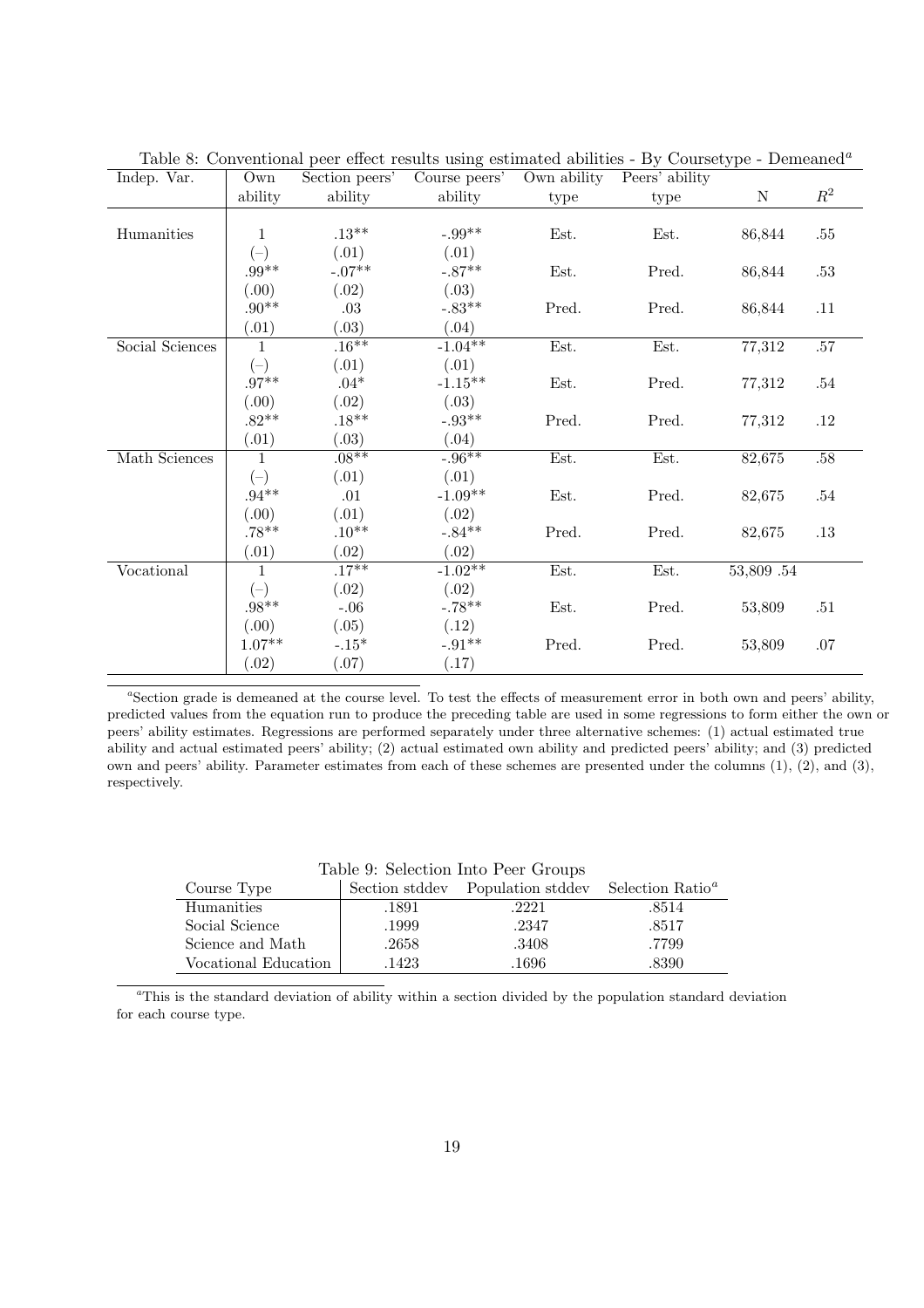|                    | Table 10: Discipline classification scheme     |
|--------------------|------------------------------------------------|
| Group <sup>a</sup> | Included Disciplines:                          |
| bsos               | African American Studies, Anthropology,        |
|                    | Behavioral and Social Sciences,                |
|                    | Criminology and Criminal Justice,              |
|                    | Economics, Geography, Government and Politics, |
|                    | Hearing and Speech Sciences,                   |
|                    | Psychology, Sociology, Survey Methodology      |
| ed                 | Curriculum and Instruction,                    |
|                    | Education Counseling and Personnel Services,   |
|                    | Human Development Education,                   |
|                    | Measurement, Statistics, and Evaluation,       |
|                    | Education Policy and Leadership,               |
|                    | Special Education, Education                   |
| hhp                | Family Studies,                                |
|                    | Health and Human Performance,                  |
|                    | Kinesiology                                    |
| is                 | Library Science                                |
| j                  | Journalism, NEC Courses                        |
| pa                 | <b>Public Affairs</b>                          |
| sb                 | Business and Management                        |
| se                 | Aerospace Engineering, Civil Engineering,      |
|                    | Chemical Engineering,                          |
|                    | Cooperative Education Engineering,             |
|                    | Electrical and Computer Engineering,           |
|                    | Engineering Science,                           |
|                    | Fire Protection Engineering,                   |
|                    | Materials Engineering, Mechanical Engineering, |
|                    | Nuclear Engineering, Reliability Engineering,  |
|                    | Systems Engineering, Telecommunications,       |
|                    | Gemstone Honors Program Courses,               |
|                    | Cooperative Education Program                  |

 $a$ <sup>a</sup>This taxonomy is based on the University of Maryland's system of discipline groupings.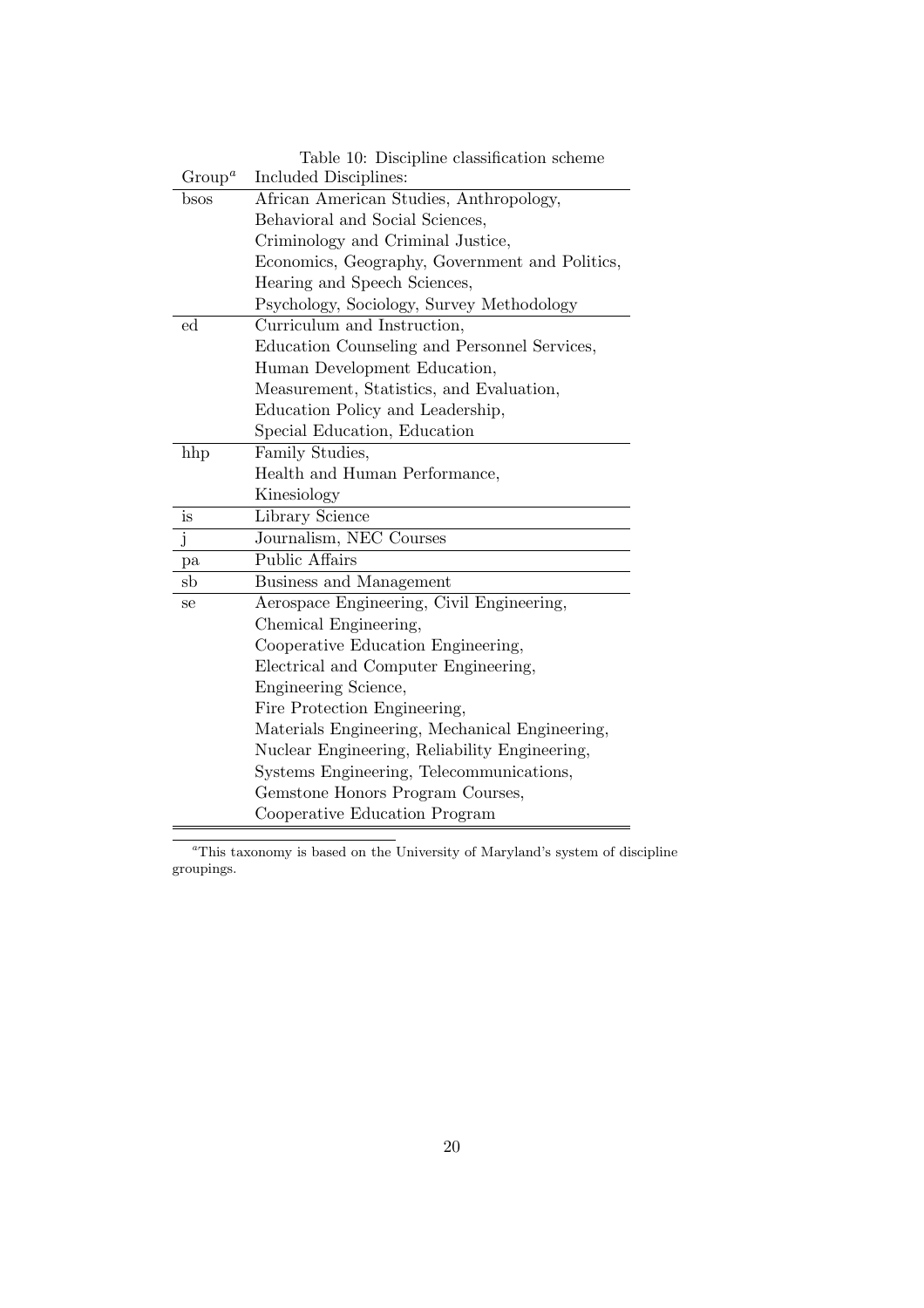|                    | Table 11: Discipline classification scheme      |  |  |  |  |  |
|--------------------|-------------------------------------------------|--|--|--|--|--|
| Group <sup>a</sup> | Included disciplines:                           |  |  |  |  |  |
| ah                 | American Studies, Arabic, Arts and Humanities,  |  |  |  |  |  |
|                    | Art History and Archaeology, Art Studio,        |  |  |  |  |  |
|                    | Chinese, Classics, Comparative Literature,      |  |  |  |  |  |
|                    | Communication, Dance,                           |  |  |  |  |  |
|                    | East Asian Languages and Literatures,           |  |  |  |  |  |
|                    | English, French, German, Greek, Hebrew,         |  |  |  |  |  |
|                    | History, Italian, Japanese, Jewish Studies,     |  |  |  |  |  |
|                    | Korean, Latin American Studies,                 |  |  |  |  |  |
|                    | Latin, Linguistics, Music Education,            |  |  |  |  |  |
|                    | Ethnomusicology, Music, Music Performance,      |  |  |  |  |  |
|                    | Philosophy, Portuguese, Russian, Slavic,        |  |  |  |  |  |
|                    | Spanish, Theatre, Women's Studies, Study Abroad |  |  |  |  |  |
| anr                | Agriculture and Natural Resources,              |  |  |  |  |  |
|                    | Animal Science,                                 |  |  |  |  |  |
|                    | Agricultural and Resource Economics,            |  |  |  |  |  |
|                    | Biometrics, Biological Resources Engineering,   |  |  |  |  |  |
|                    | Environmental Science and Policy,               |  |  |  |  |  |
|                    | Landscape Architecture,                         |  |  |  |  |  |
|                    | Nutrition and Food Science,                     |  |  |  |  |  |
|                    | Natural Resources Management,                   |  |  |  |  |  |
|                    | Natural Resource Sciences, Plant Sciences,      |  |  |  |  |  |
|                    | Veterinary Medical Sciences                     |  |  |  |  |  |
| app                | Architecture, Historic Preservation,            |  |  |  |  |  |
|                    | Urban Studies and Planning                      |  |  |  |  |  |
| ug                 | Asian American Studies, Air Science,            |  |  |  |  |  |
|                    | College Park Scholars Honors Program Courses,   |  |  |  |  |  |
|                    | Honors Program Courses,                         |  |  |  |  |  |
|                    | Individual Studies Program,                     |  |  |  |  |  |
|                    | University Courses                              |  |  |  |  |  |

 $a$ See footnote from previous table.